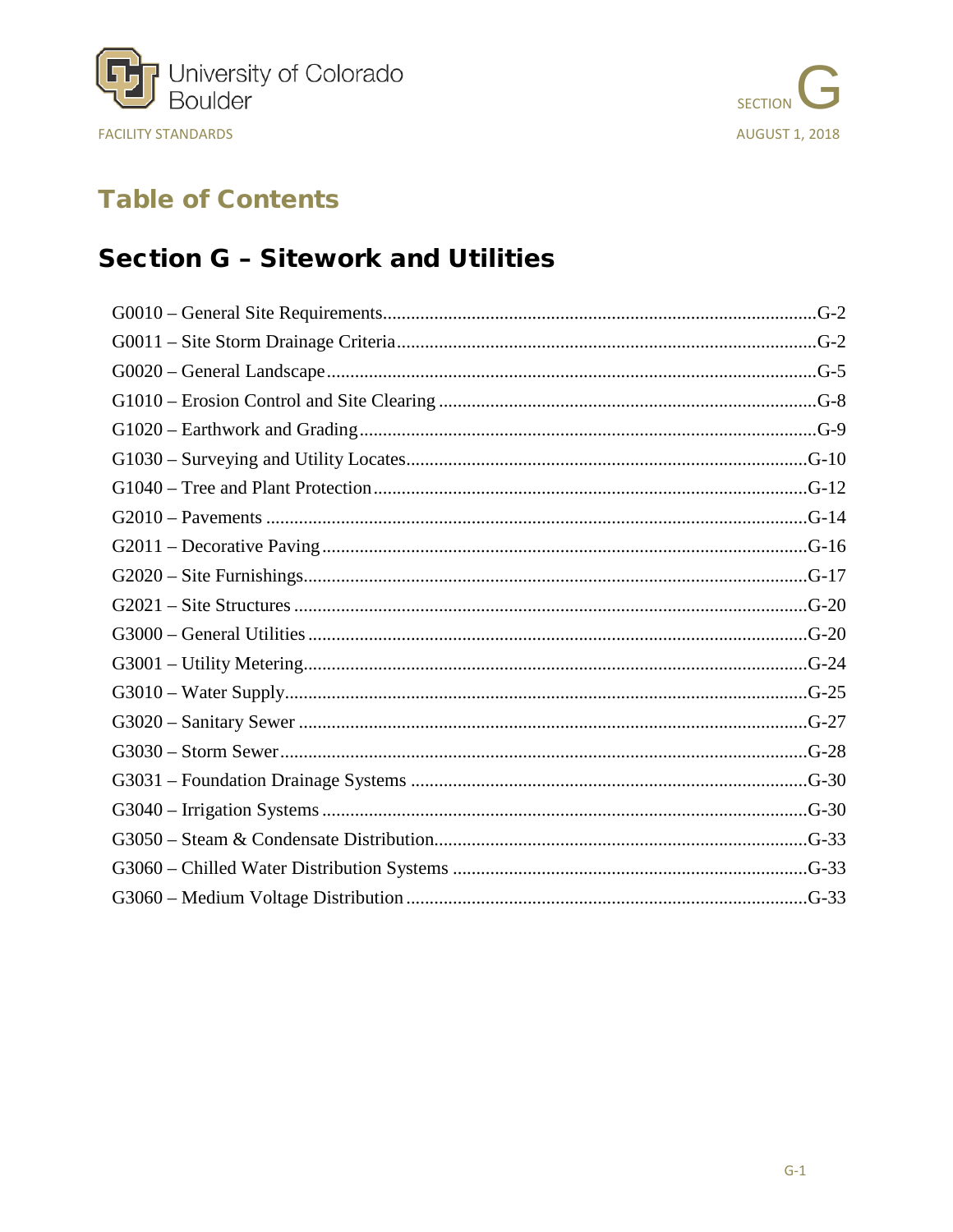



# <span id="page-1-0"></span>G0010 – General Site Requirements

#### **Introduction**

This section includes requirements for general site improvements at the University of Colorado-Boulder (UCB). UCB is the Authority Having Jurisdiction (AHJ) for all improvements on the campus with exception to certain regulated utilities such as gas and electrical mainlines where Xcel Energy is the AHJ. See **Facility Standard G3000** or individual **G30 Site Utilities** sections for more specific utility requirements.

The most recent City of Boulder Design and Construction Standards are incorporated by reference into the site portions of the Facility Standards. In some cases, UCB may refer design review to the City of Boulder, however, the UCB Civil Engineer must approve, in writing, any deviation from these standards, prior to construction.

#### **UCB Requirements**

- 1. Geotechnical Report/ Subsurface Exploration:
	- a. Confirm with the UCB Civil Engineer if a Geotechnical Engineer will be required to conduct a geotechnical investigation and prepare report for the project.
	- b. If there is conflict between the UCB Facility Standards, the recommendations of the geotechnical report or the City of Boulder Design and Construction Standards, the more stringent shall apply.
- 2. Standard Details:
	- a. Refer to **Appendix G0000.1** for UCB Standard Details pertaining to site and civil installations.
	- b. Provide designs in compliance with the UCB Standard Details.
- 3. Existing Conditions, Tree and Landscape Protection:
	- a. Protect structures or other features designated to remain against accidental damage.
	- b. Tree and plant protection requirements are identified in **Facility Standard G1040**.
- 4. Contractor Submittals:
	- a. Pedestrian and traffic control plan.
	- b. Photographs of existing conditions.
	- c. Complete manufacturer's data for all site materials and chemicals used, including:
		- 1) Manufacturer's Safety Data Sheets (MSDS).
		- 2) Location and method of application.
	- d. Confined space access plans and proposed work schedules.

### <span id="page-1-1"></span>G0011 – Site Storm Drainage Criteria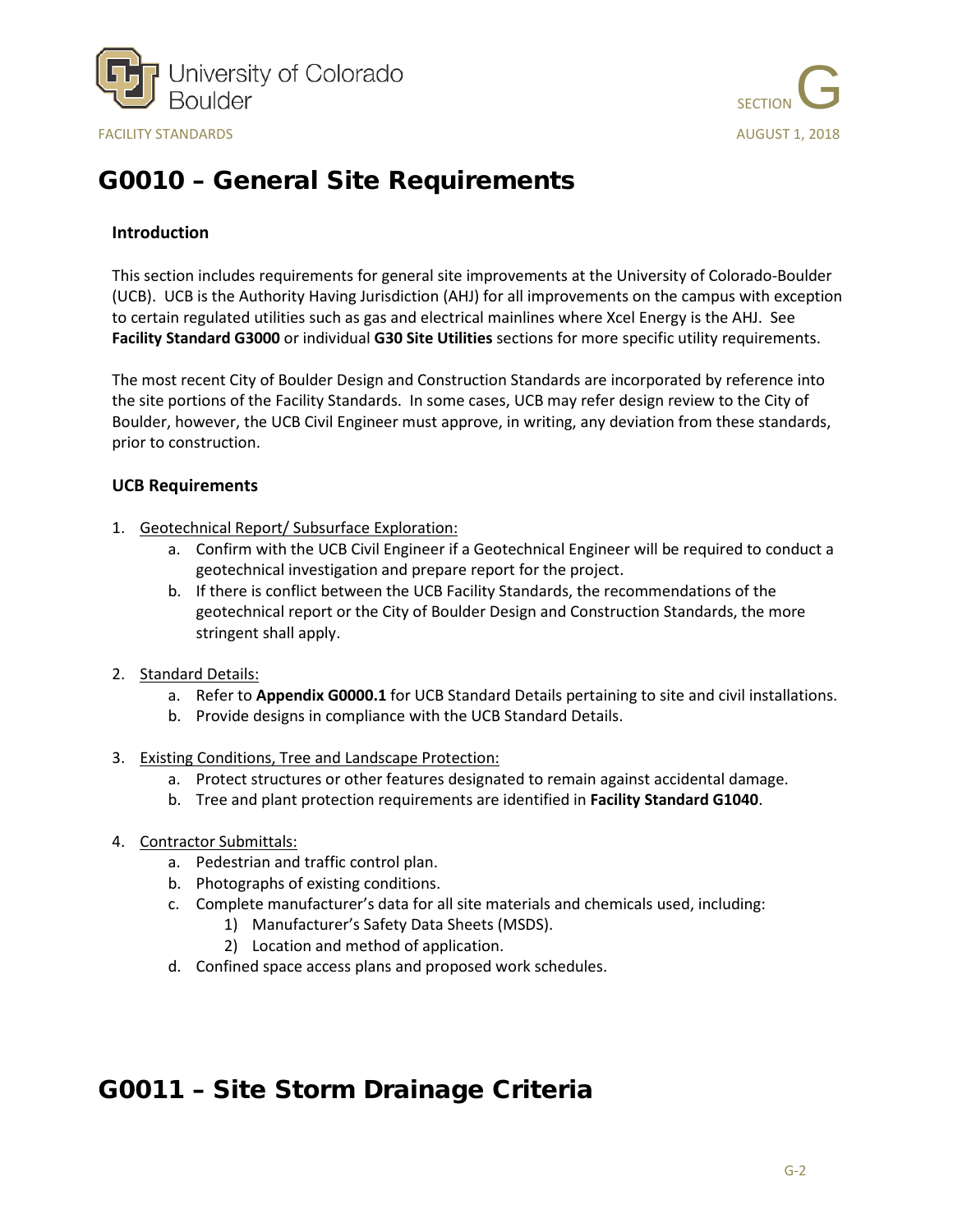



#### **Introduction**

In many areas of the campus, the existing storm infrastructure does not have capacity to convey runoff events exceeding the 5 or 10-year events event. The project drainage system design must incorporate an assessment of upstream and downstream capacity and include appropriate design to convey major (100 year) storm events without flooding the project or adjacent buildings.

- 1. Reference Standards:
	- a. The City of Boulder Drainage Criteria and Urban Drainage and Flood Control District (UDFCD) Urban Storm Drainage Criteria Manual (USDCM), Volume 3, Best Management Practices, latest edition.
	- b. Strict implementation of stormwater management techniques meeting the 2009 Edition of LEED Stormwater Design – Quantity Control SS Credit 6.1 and Stormwater Design – Quality Control SS Credit 6.2, or LEED v4 Sustainable Sites Credit for "Rainwater Management".
	- c. UCB encourages creativity and innovative implementation of Low Impact Development (LID) stormwater water quality systems. Where proposed stormwater solutions are not specifically defined or technically supported in either the City of Boulder manual or USDCM, the designer may reference applicable technical research from the New Jersey Stormwater Best Management Practices Manual or State of Washington Stormwater Management Manual.
	- d. Creative stormwater systems must conform with State of Colorado Water Law.
- 2. Reference Reports:
	- a. Meet with UCB to review drainage conditions surrounding project and to obtain current version of relevant reference reports.
- 3. Stormwater Management and Performance Goals:
	- a. All campus projects including: new buildings, building renovations, utility projects, road improvements, or parking projects require evaluation and incorporation of appropriate stormwater improvements to correct existing unfavorable drainage conditions, or to mitigate adverse impacts caused by the project.
	- b. All projects must facilitate passage of upstream runoff to a downstream location that will not cause flooding or otherwise adverse impacts.
	- c. Where existing UCB storm sewer infrastructure is often at capacity, and where above-ground extended detention is discouraged, projects must incorporate strategies to reduce runoff from the project area to the maximum extent practicable using Low Impact Development (LID) techniques and by minimizing project net impervious area.
	- d. Meet with the UCB Civil Engineer and UCB Landscape Architect to discuss opportunities for meeting the following Water Quality and Quantity goals:
		- 1) Provide stormwater water quality systems to capture and treat minimum of 90% of the project runoff from a 2-year 24-hour storm (the Water Quality Event).
		- 2) Provide LID Best Management Practices (BMPs) capable of removing 80% of postdevelopment Total Suspended Solids (TSS).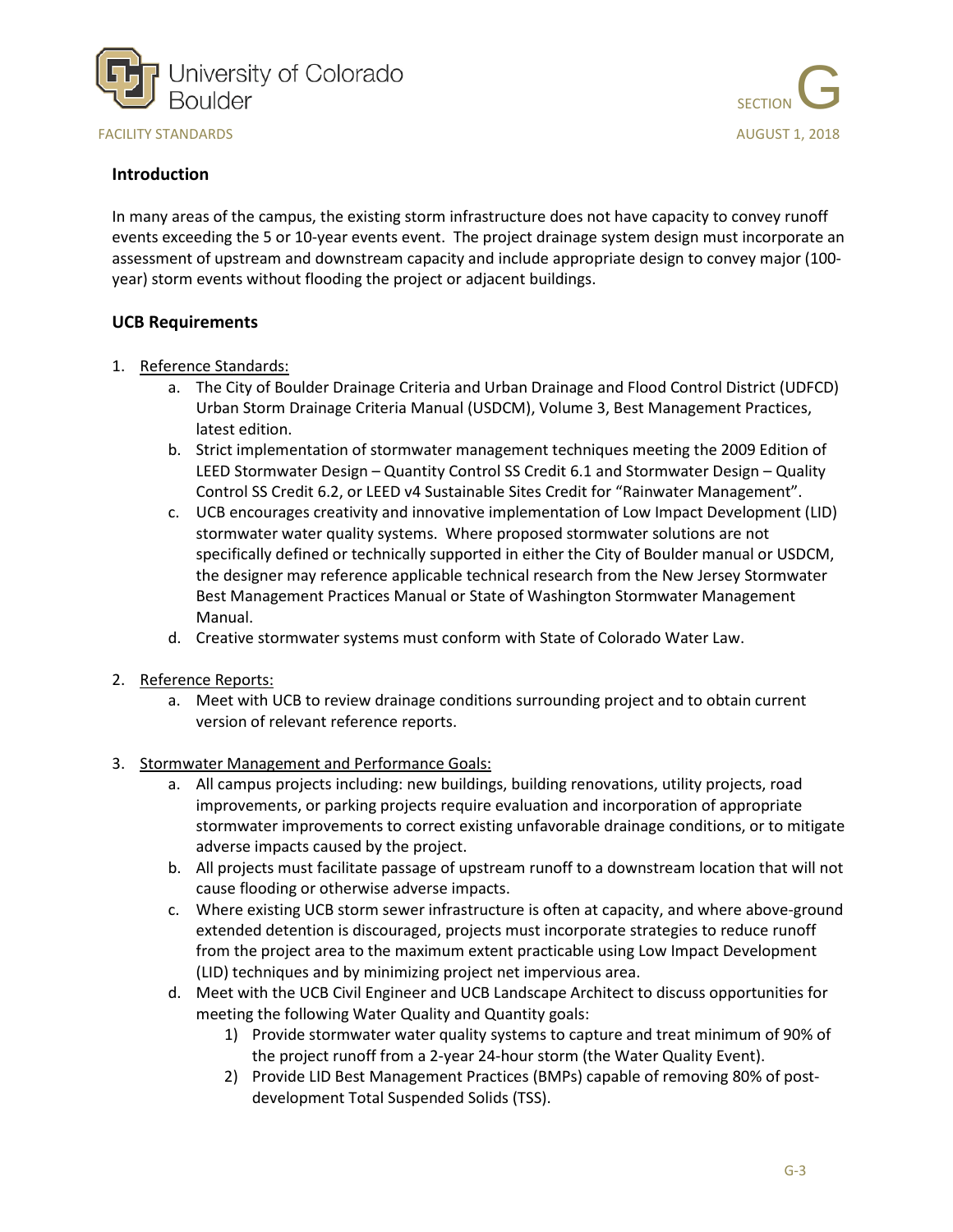



- 3) Manage peak flows to pre-project levels or better to the extent practical. Implement reduction in runoff volume when existing project sites have more than 50% imperviousness.
- 4) Specific BMP Performance Requirements:
	- i. Appropriate for potential TSS pollutant source.
	- ii. Minimize maintenance and include pretreatment where appropriate.
	- iii. Retain and enhance existing natural infiltration zones, wherever possible.
	- iv. Maximize natural water quality processes including: biological uptake and evapotranspiration.
	- v. Maximize flow attenuation, wherever possible.
	- vi. Minimize concentrated flows and maximize disconnected impervious areas.
	- vii. Minimize BMP disturbances by routing the Water Quality Events through BMPs while bypassing runoff exceeding the Water Quality Event directly to the storm sewer or road conveyance system.
	- viii. Shall compliment adjacent drainage and water quality strategies.
	- ix. Shall be protected from site construction activities.
	- x. Mitigate mosquito growth by minimizing term of standing water.
- 5) Preferred techniques mimic natural systems and blend seamlessly with campus landscape architecture. Examples of preferred techniques include:
	- i. Water Quality Swales
	- ii. Rain Gardens
	- iii. Bioretention
	- iv. Porous Pavers in-lieu of asphalt or concrete, where appropriate.
	- v. Sand Filters
	- vi. Infiltration Systems:
		- a. Geotechnical permeability tests are required.
		- b. Consider and mitigate potential migration of infiltrated water through utility trenches or into adjacent buildings.
		- c. Incorporate underdrains to avoid overloading and saturated conditions.
	- vii. Underground Detention
	- viii. General reduction of concentrated flows.
	- ix. See USDCM, Volume 3, Chapter 4 for Treatment BMP Fact Sheets.
- 4. Drainage Study:
	- a. Provide a drainage study for projects disturbing over 10,000 square feet, or as directed by the UCB Campus Civil Engineer.
	- b. Follow the City of Boulder outline format, addressing the criteria listed below at a minimum:
		- 1) Prepare a Conceptual Drainage Study during the Program Plan Phase to assist with appropriate infrastructure budgeting, and:
			- i. Identify intent, methodology, and conceptual layout for addressing:
				- a. Offsite tributary flows
				- b. Management of developed flows
				- c. Effects on existing downstream campus projects and infrastructure
				- d. Demonstrate how the proposed design meets requirements of the campus' drainage goals.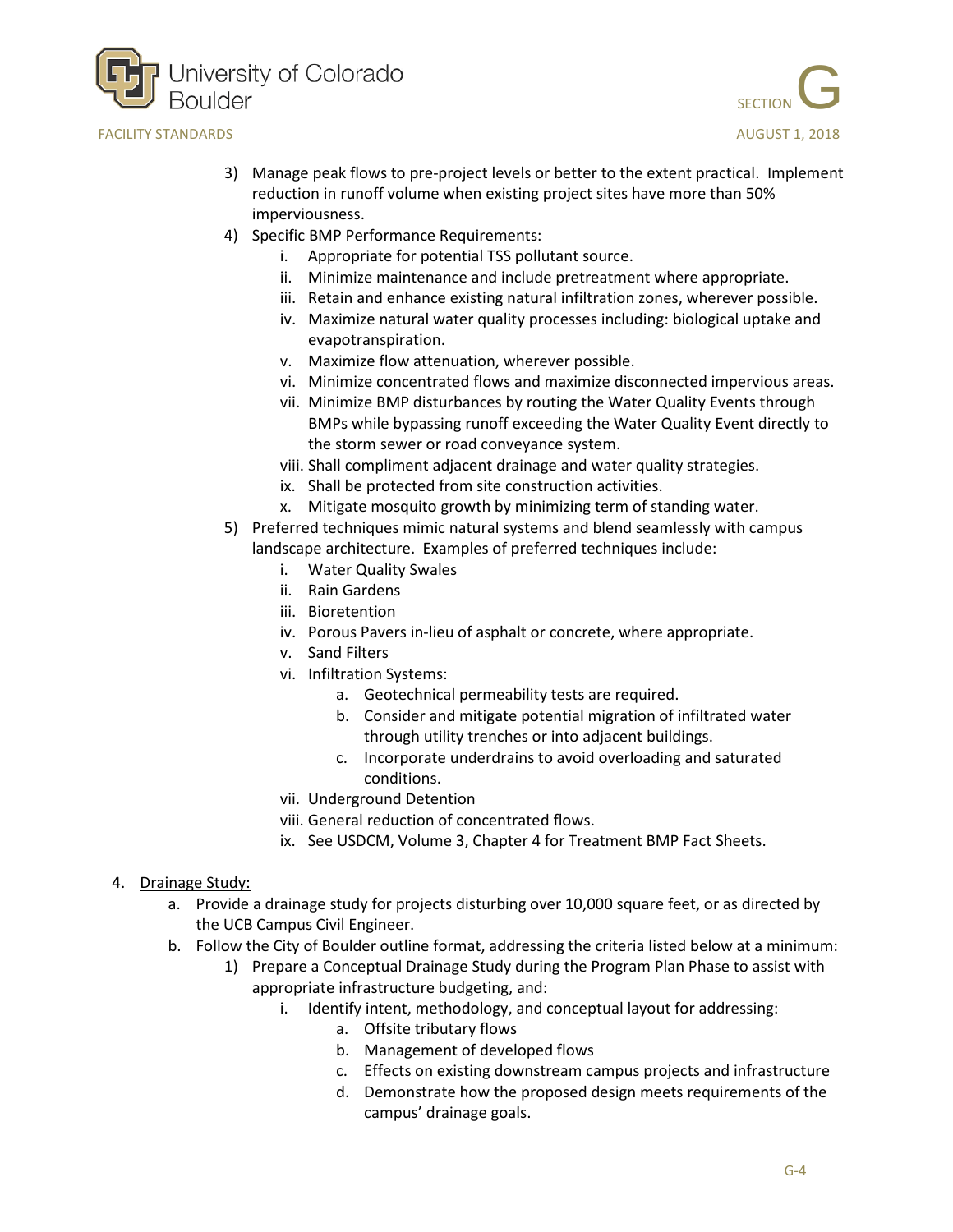



- 2) Preliminary and Final Drainage Studies:
	- i. Follow the outline for "Preliminary Storm Water Report and Plan" or "Final Storm Water Report and Plan," as noted in Chapter 7 of the City of Boulder Design and Construction Standards.

## <span id="page-4-0"></span>G0020 – General Landscape

#### **Introduction**

The campus intent is to provide a consistently beautiful environment in keeping with the commitment to providing a world-class education. A health and robust landscape plays an important role in the recruitment and retention of both students and faculty. The exterior spaces at UCB are an integral component to the campus architectural character and the design consultant is expected to treat the site design as equal to the architectural design.

Irrigation systems are considered a campus utility and the standards are found in **Facility Standard G3040**.

- 1. UCB Review:
	- a. Pre-Design Meeting:
		- 1) Meet with UCB Landscape Architect, UCB Civil Engineer and designated UCB Landscaping, Irrigation and Grounds Staff to determine project goals and to identify strategies for maintaining and adding to the existing campus landscape.
	- b. Construction Inspections:
		- 1) UCB Landscape Architect, UCB Lead Arborist and designated UCB Landscaping, Irrigation, and Grounds Staff need to be represented at any site construction inspections or punch-list walks. Confirm invite list with UCB PM.
- 2. General Landscape Requirements:
	- a. Campus site design should be simple, reinforce the scale and context of the area in which they are located, and contribute to the quality of the campus experience.
	- b. Provide positive drainage away from building.
		- 1) Consider settling of soils at the foundation wall when setting the slope percentage away from the building.
	- c. Planting Window:
		- 1) In general, the planting window on campus is from April  $1<sup>st</sup>$  to October  $15<sup>th</sup>$ . Any planting outside of these dates requires approval from UCB.
	- d. Trees:
		- 1) Existing trees are to be preserved wherever possible. Refer to **Facility Standard G1040** for requirements.
		- 2) To avoid planting trees over existing or future utilities, coordinate planting locations with UCB Utilities group.
	- e. Plantings: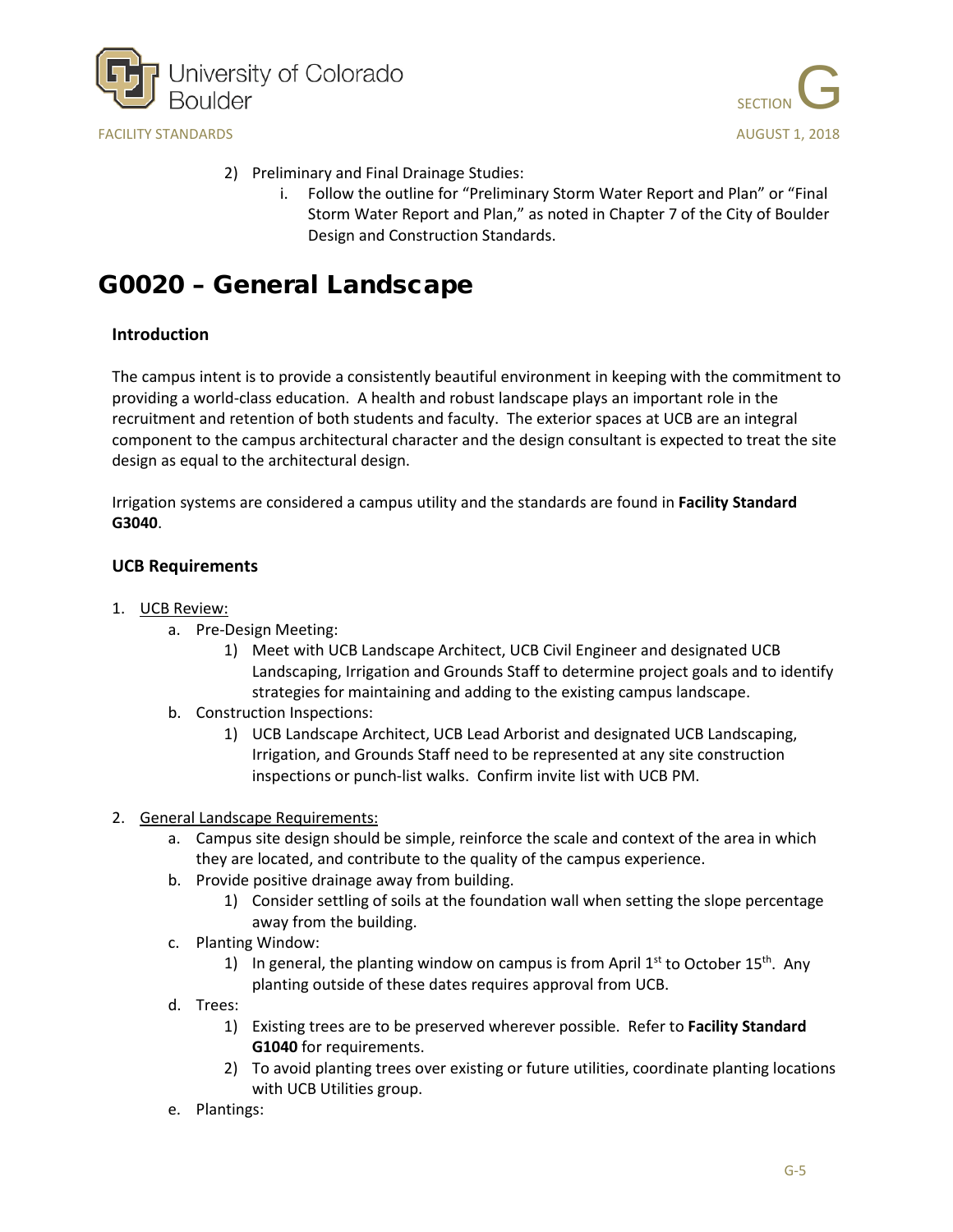



- 1) Obtain list of non-preferred or restricted plantings from UCB prior to specification of plantings.
- 2) Minimal and easy maintenance for all plantings.
- 3) Provide specific information on planting depths in the construction documents, as plants are frequently planted at improper depths.
- 4) Wherever possible and practical, plant material should be drought tolerant and require minimal irrigation.
- 5) Consider seasonal changes and incorporate plant material with winter interest. Also consider salt tolerant species due to the campus use of salt-based ice abatement products during the winter months.
- 6) Ability to resist disease and insect infestation should be considered.
- 7) Select plant material appropriate for the region and the campus environment.
- 8) Avoid non-native plant material known to be invasive in this region.
- f. Warranty:
	- 1) Warranty period is one full calendar year plus a minimum of one full growing season after Final Acceptance of Landscape work.
	- 2) During the warranty period and at no additional cost to UCB:
		- i. The contractor shall replace any trees, shrubs or ground cover that are dead, or that are, in the opinion of the UCB Landscape Architect or Lead Arborist, in unhealthy, or unsightly condition, or that have lost their natural shape due to dead branches or excessive pruning of dead branches.

### 3. Soil Preparation:

- a. Soil Analysis:
	- 1) Determine gradation, soil classification, pH, mineral content, organic content, and deleterious material of soil.
	- 2) Incorporate nutrients and amendments to the soil based on testing analysis to bring soil to optimum growing conditions.
- b. Soil Requirements:
	- 1) New topsoil shall be fertile, friable, natural loam surface soil reasonably free of subsoil, clay lumps, brush, weeds, roots, stumps, stones, litter, or other extraneous or toxic matter harmful to plant growth.
- c. Soil Source:
	- 1) Obtain topsoil from:
		- i. Local sources or from areas having similar soil characteristics to that found at the project site.
		- ii. Naturally well-drained sites where topsoil occurs.
	- 2) Do not obtain from bogs or marshes.
	- 3) Confirm replacement soil source with UCB Landscape Architect.
- d. Soil Depth:
	- 1) To alleviate construction compaction of campus soils, UCB requires the removal of the top 12" of topsoil in any area impacted by construction.
	- 2) Provide 12" deep topsoil for planting beds, and 6" deep topsoil for areas receiving turf or native seed: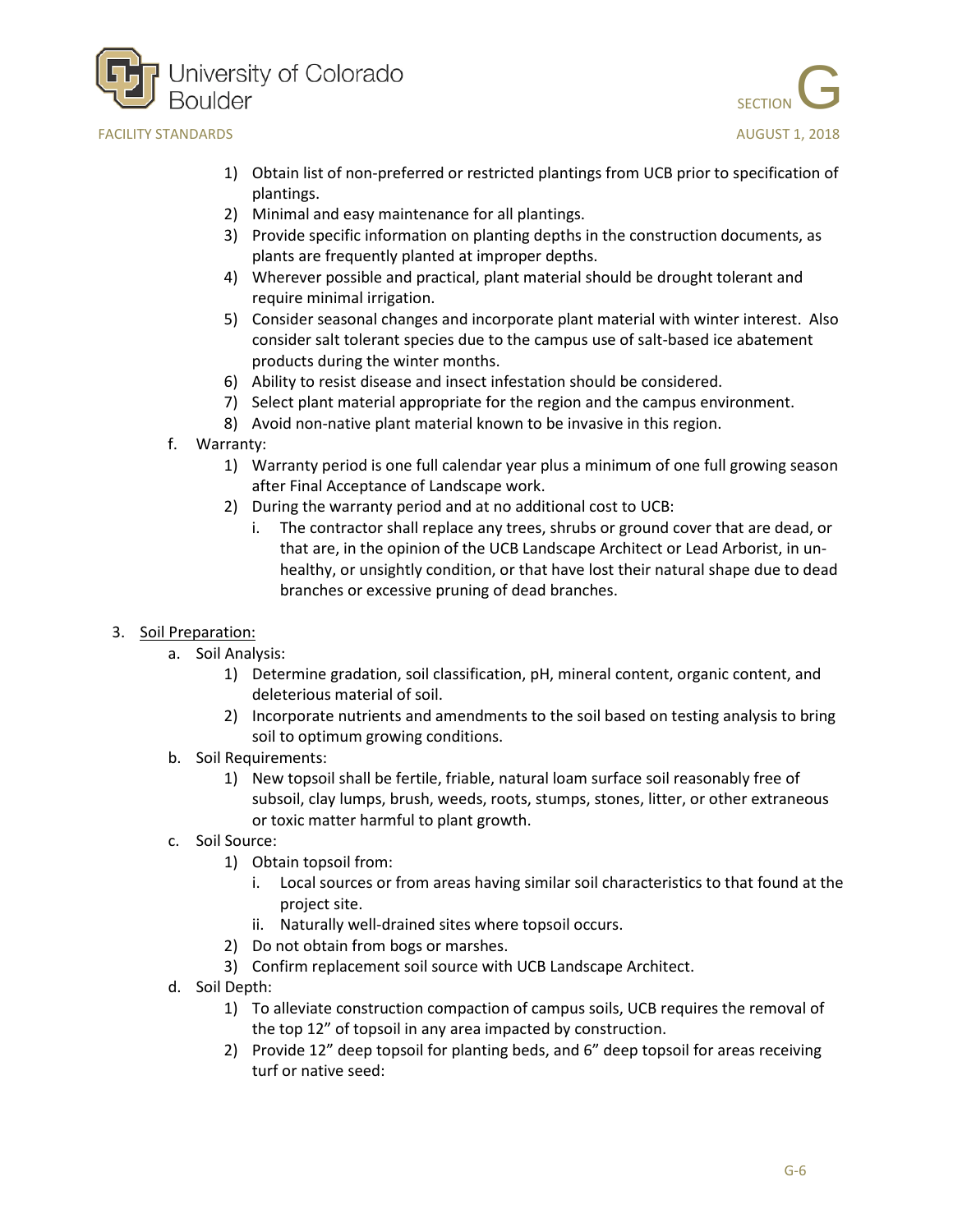



- i. For locations receiving 6" of topsoil, provide topsoil over scarified 6" of native soil. Scarified native soil should have no clumps larger than 2" before adding 6" of amended topsoil.
- ii. Place topsoil in (2) lifts of 3".
- e. Soil Compaction:
	- i. Discuss compaction requirements with UCB, compaction requirements can change based on top-soil or plant soil mixture.
	- ii. Provide soil compaction to minimize future settlement based on soil types.
	- iii. Do not over-compact to limit plant growth.
	- iv. Protect soils outside the scope of work from compaction.
	- v. All soil and landscaping (including soil outside the scope of work) impacted by construction activities shall be removed and replaced at Contractor expense.
- 4. Natural Seeding:
	- a. Clearly indicate limits of seeding work on drawings.
	- b. List proposed blend of native grasses to provide optimum performance for this region.
	- c. Indicate seasonal planting window for permanent lawn seeding.
	- d. List temporary seeding if not covered in erosion control.
	- e. List requirements for mulch and/or erosion control blanket used on seeded lawn areas.
- 5. Bluegrass Sodding:
	- a. Provide thick-cut sod with a minimum 1-1/4" depth to help reduce the establishment period.
	- b. Provide sod from suppliers that are members of the Colorado Sod Growers Association.
	- c. Clearly indicate limits of sodding work on drawings or site walk depending on size and scope of project.
		- 1) Scope of sodding work may increase based on pre-installation site walk with UCB Landscape Architect.
	- d. List a blend of 3 varieties of improved Kentucky bluegrass shown to provide optimum performance for lawns in this region.
	- e. Plant during UCB specified planting window.
- 6. Pest Management:
	- a. UCB maintains all turf and grasses without use of pesticides in effort to create a healthy environment for campus occupants.
	- b. Confirm current campus Pesticide Policy with UCB Integrated Pest Management prior to any pesticide specification or application. Direct all questions referring to pesticides to UCB Project Manager.
- 7. Construction Documents:
	- a. Include a 'Replacement Boundary' in addition to the 'Construction Limit Boundary' on the construction drawings.
		- 1) The 'Replacement Boundary' is intended to identify areas outside of the construction limits that the contractor is responsible for damage to the landscape during the project.
	- b. Refer to diagram below for required details: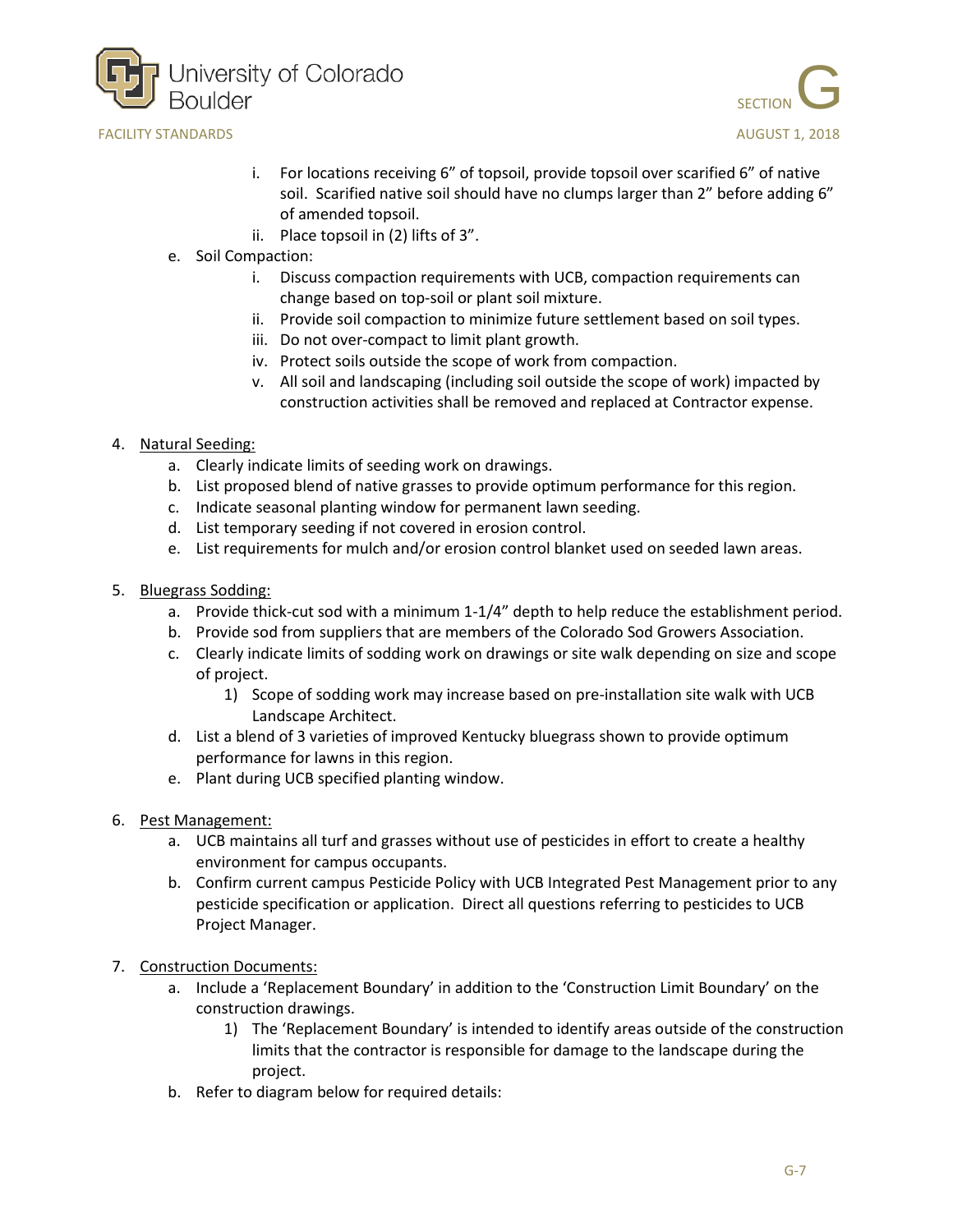



**Diagram G0020.1 Tree Planting Detail**



### <span id="page-7-0"></span>G1010 – Erosion Control and Site Clearing

#### **Introduction**

The UCB Department of Environmental Health & Safety (EH&S) oversees and enforces Erosion Control efforts on campus, including administration of the campus-wide Municipal Separate Storm Sewer Systems (MS4) Permit.

A Stormwater Management Plan (SWMP) is required in accordance with the Colorado Department of Public Health and Environment

Periodic inspections may be performed by UCB. These inspections do not alleviate contractor's responsibility of performing inspections following the timetable outlined in the approved SWMP.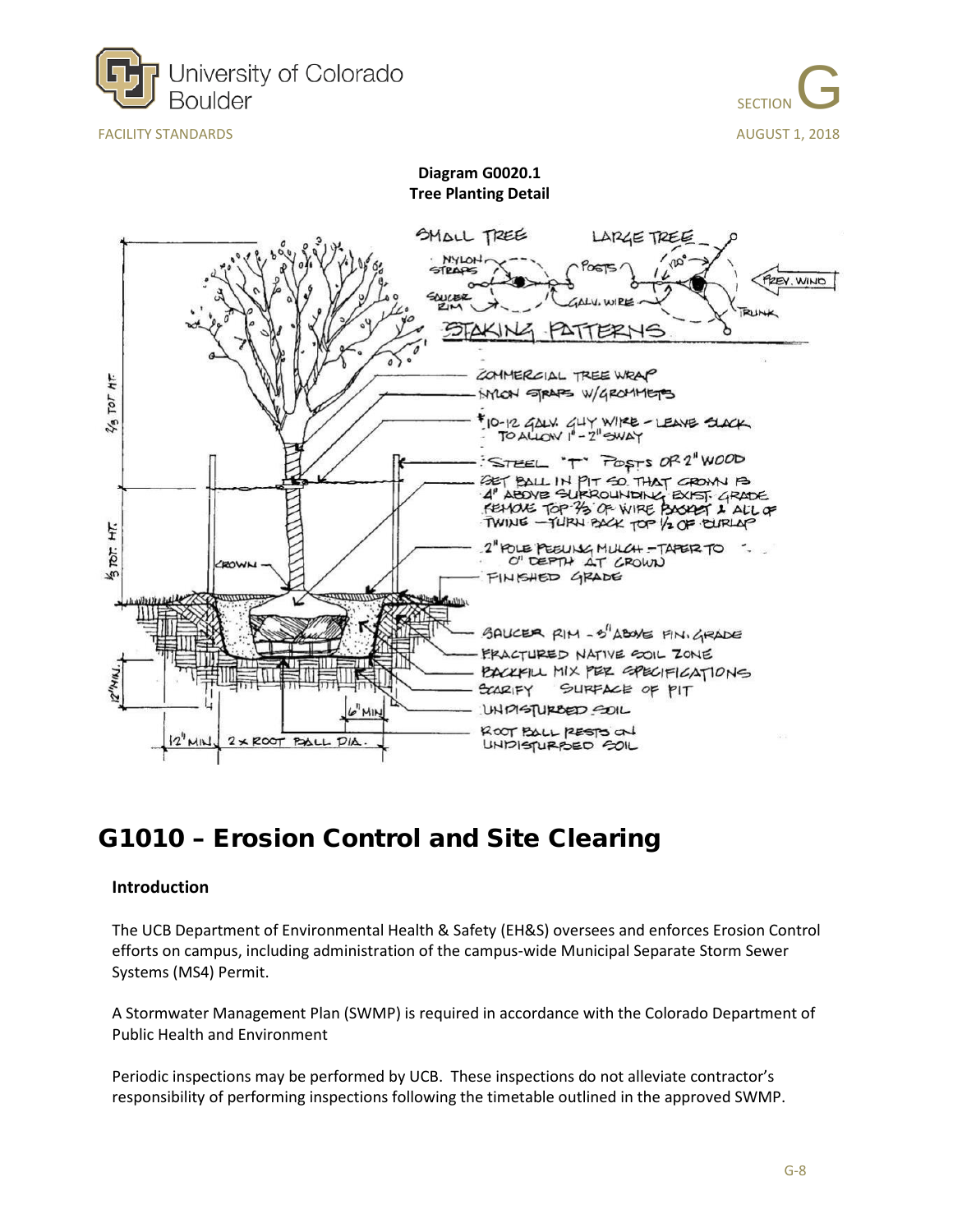

#### **UCB Requirements**



- 1. Erosion and Sediment Control:
	- a. Erosion Control Best Management Practices (BMPs) and an Erosion Control Plan is required in all cases to mitigate discharge of pollutants or sediment to the storm sewer or streams.
	- b. Selection and Installation of Erosion Control BMP selection and installation
		- 1) Type and location of BMP type and location shall maintain flow paths to ensure flooding of campus buildings and structures does not occur.
		- 2) It is imperative that existing and new storm inlets remain in service during construction activities.
		- 3) Any flooding or damage resulting from BMPs shall be the sole responsibility of the Contractor.
		- 4) Refer to the Campus Drainage Master Plan for critical conveyance paths.
	- c. All temporary erosion and sediment control measures shall be removed after the site has achieved final stabilization and the SWMP permit has been inactivated.
	- d. The contractor is responsible for mitigating erosion until final permanent stabilization is established, and through the end of the 1-year warranty period, whichever is longer.
	- e. The contractor is not to discharge any construction water, waste or debris into the storm water or sanitary system.

# <span id="page-8-0"></span>G1020 – Earthwork and Grading

- 1. Grading Design:
	- a. Grading design needs to be performed and certified by the project civil engineer. Grading design by the project Landscape Architect is limited to planting areas but must be reviewed by and approved by the project Civil Engineer to ensure proper drainage conditions are maintained.
- 2. Storm Runoff:
	- a. Provide overland route for all storm runoff.
	- b. Installation of erosion control BMPs shall not be installed as to cause storm water to backup and cause localized flooding. Contractor shall evaluate the type and placement of BMPs so that overland path of storm runoff is maintained during and post construction.
- 3. Earthwork Compaction:
	- a. Meet recommendations identified in the project Geotechnical Report. At a minimum all fill (not including topsoil) shall be compacted to a minimum 95% standard proctor at optimum moisture content. Concentrated efforts shall be made for compaction around utilities and when backfilling against buildings.
	- b. Warranty:
		- 1) Settling of fill after final grading shall be warranted for a period of 2 years.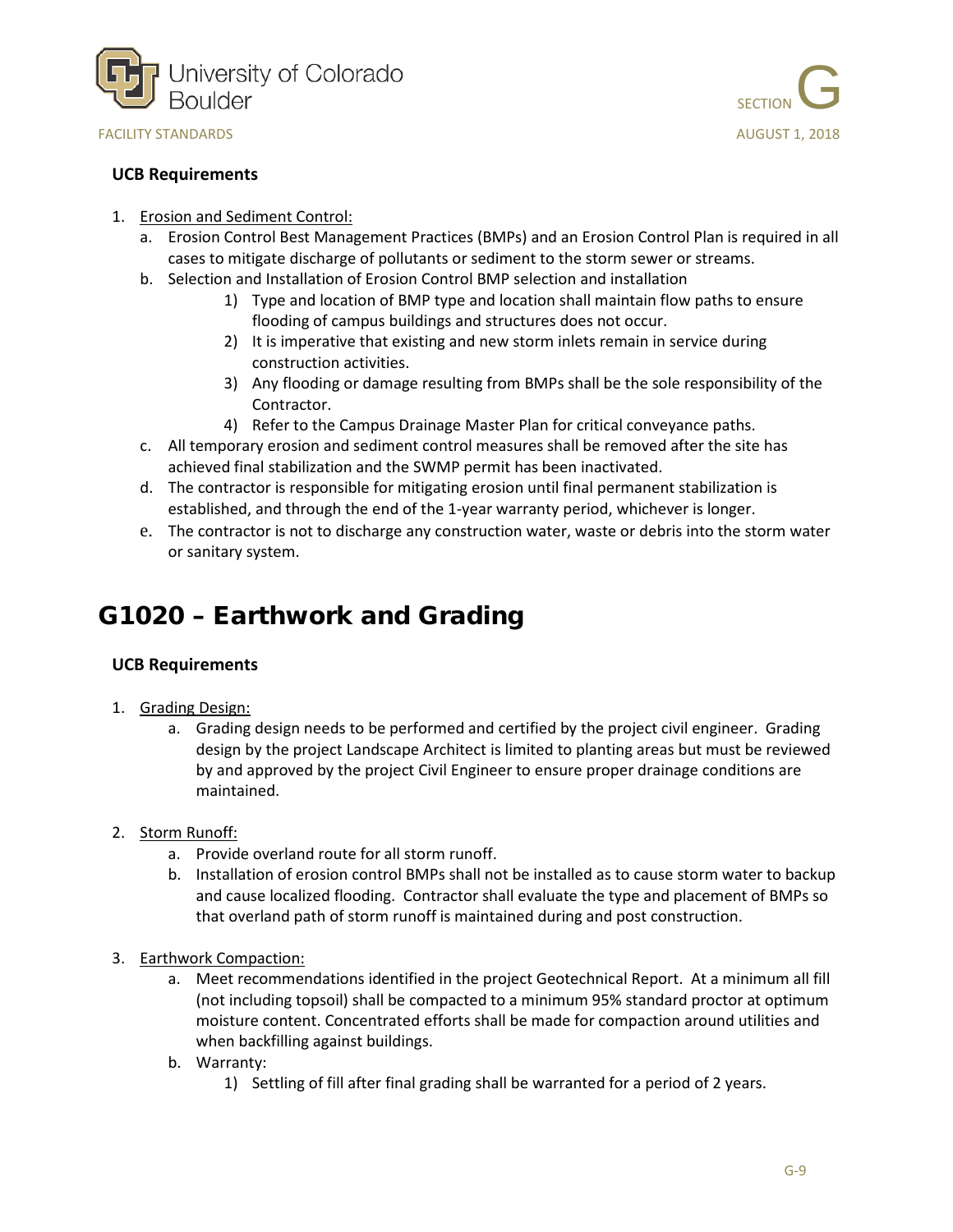



#### 4. Grading Adjacent to Buildings:

- a. Un-paved final grade adjacent to buildings should be a minimum of 6 inches below finished floor elevations or 6 inches below the top of an elevated foundation wall where finished floor elevations are below grade.
- b. Final grade shall slope away from the building at 10% grade for the first 10 feet to promote rapid positive drainage away from the building. Where compacted fill is placed adjacent to the building, proposed grading should consider increased slopes to account for potential consolidation of the compacted fill.
- c. Coordinate construction routes and stockpile staging areas with UCB Project Manager.

## <span id="page-9-0"></span>G1030 – Surveying and Utility Locates

#### **Introduction**

The intent of this section is to standardize surveys and to ensure surveys have adequate detail for their intended purpose. Provide surveys prepared by a Professional Land Surveyor licensed in the State of Colorado.

- 1. Utility Locates:
	- a. Locate existing utilities, including irrigation mains, prior to construction.
		- 1) If needed, utilize potholing with the least invasive technique available.
	- b. Contractor Submittals:
		- 1) Utility notification tickets
	- c. All underground utility locate requests must be initiated by calling 811 or go to [www.Colorado811.org.](http://www.colorado811.org/) Utility locates in Colorado are governed under State Legislative Statutes that are provided on the Colorado811 website. All work shall be in accordance with the applicable State Statues.
		- 1) Prior to any excavation on the CU Boulder campuses, Construction Team (Managers and Contractors) shall refer to[: www.colorado811.org](http://www.colorado811.org/) and become familiar with and follow the procedures established by Colorado811 and applicable laws of the State of Colorado.
		- 2) CU Boulder is a Tier 1 Facility Owner that will comply with the statute and the Project Team is required to follow the process and procedures of the Colorado811 system (latest Revisions). No Exceptions. Utilizing the process and procedures of Colorado811 properly ensures the most efficient response from CU Boulder Utilities and any other Utility Company on the CU Boulder campuses.
			- i. Utility and Energy Services (UES) is the management group for the CU Boulder campuses in regards to compliance and enforcement of the statute.
		- 3) Colorado811 Requests must include official building addresses, landmarks, building names and relative compass locations in the locate request description.
			- i. All official building addresses for CU Boulder campuses can be found on the CU Boulder "Office of Space Optimization" website under "Resources - Master Building List" at: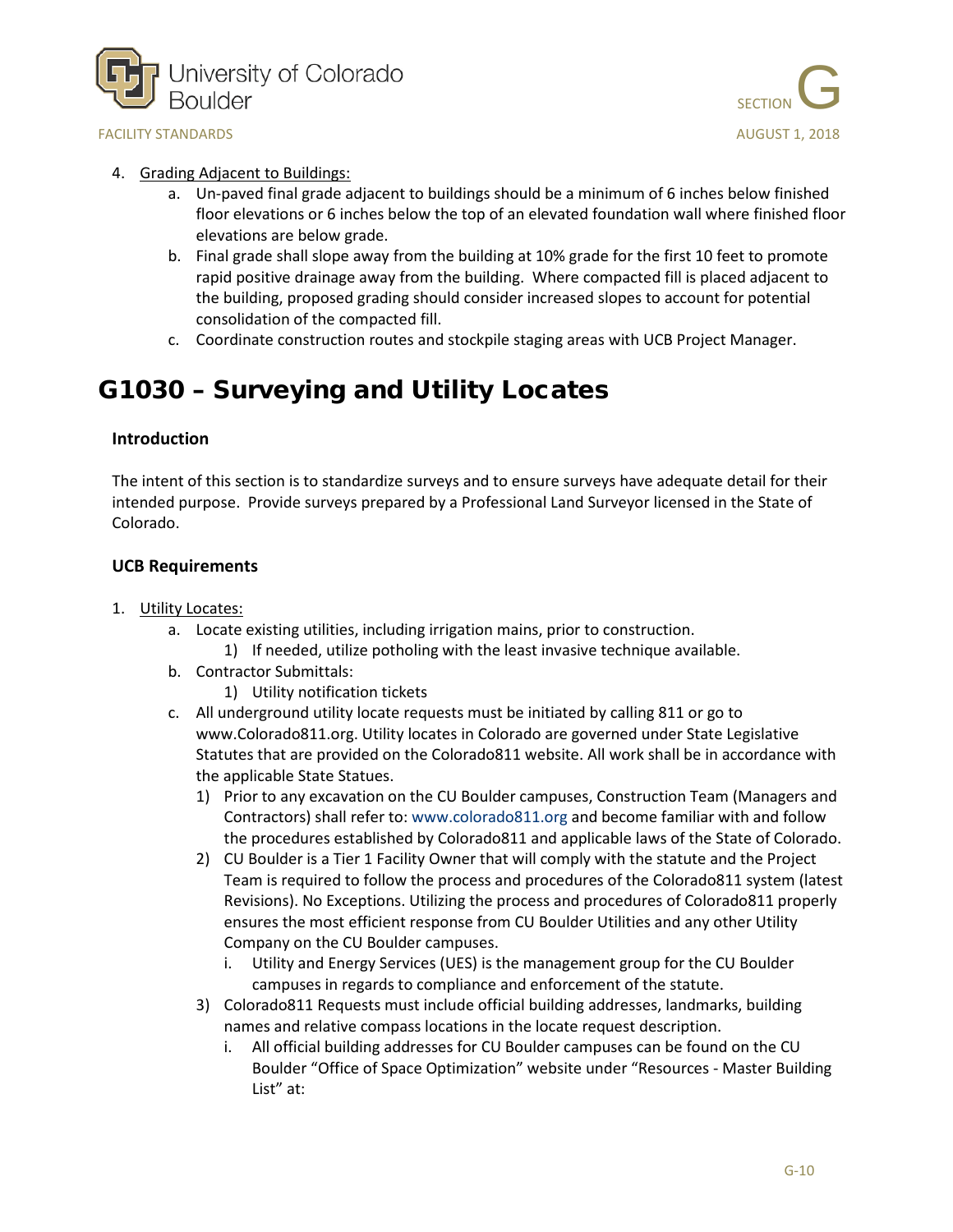



*[www.colorado.edu/fm/divisions/planning-design-construction/office-space](http://www.colorado.edu/fm/divisions/planning-design-construction/office-space-optimization)[optimization](http://www.colorado.edu/fm/divisions/planning-design-construction/office-space-optimization)*

- 4) CU Boulder Utility & Energy Services (UES) does not charge projects or events for locating CU Boulder Utility Infrastructure Refer to G3000 General Utilities for list of CU Boulder utility distribution systems located by UES.
- d. Project or CU Approved Event Coordination Requirements
	- 1) Prior to initiating a Normal Request, contact CU Boulder through the Colorado811 for a "Meet Request".
		- i. A Site Plan of the specific extents of the excavation areas (or event area) must be provided to CU Boulder Utility Services AND the excavation or area of impact (e.g. tent stakes) shall be pre-marked with white chalk paint and/or white flags.
		- ii. The Contractor must make every effort possible to fully define and describe any area when the utility locate request is called into Colorado811.
		- iii. Emergency Requests will follow Colorado811 process and procedures.
	- 2) Note: non-university utility owners that have utilities on university property are responsible for their own utility locates (e.g. Xcel Energy, Verizon, Sprint, City of Boulder Utilities). When locate requests are initiated thru Colorado811 these owners will also receive notice.
	- 3) Projects that require potholing for the purpose of locating utilities shall submit a pothole location map with restoration details for each type of disturbed surface for CU Boulder approval prior to the start of work. Submit information to CU Boulder Civil Engineer and Landscape Architect for approval.
	- 4) Project Submittals: All submittals shall be provided to the Utility through the Project Manager in accordance with the Contract Documents and Specifications of the Project. Locate Submittals are:
		- i. Pothole Map Location and Restoration Details
		- ii. Colorado811 Notification Ticket Summary Report
	- 5) The Project Team (CU Project Managers, Architects, Engineers, and Construction Managers) and the related Contractors (including Event Planners or Managers) need to ensure all work that can impact underground utility infrastructure is properly located in accordance with the statute.
		- i. In the event of damage to an underground facility, the excavator shall comply with the statute and immediately give notice to Colorado811 and CU Boulder. UES will work the excavator to ensure cooperation to mitigate damages to the extent reasonably possible. CU Boulder does not directly fine excavators, but will report damages in accordance with the statute.
		- ii. The Project is required to provide a complete and detailed Damage Report to UES for any damages to utility infrastructure that resulted in a service outage of any duration.
- e. The Project Team must ensure that the locators representing the utility owners (CU Boulder, Xcel Energy, City of Boulder, etc) have completed their work in accordance with the process and procedures of Colorado811 before any type of excavation starts (e.g. emergency request, normal request, etc).
	- 1) Only CU Boulder authorized Utility Locators are approved to mark CU Boulder owned utility infrastructure.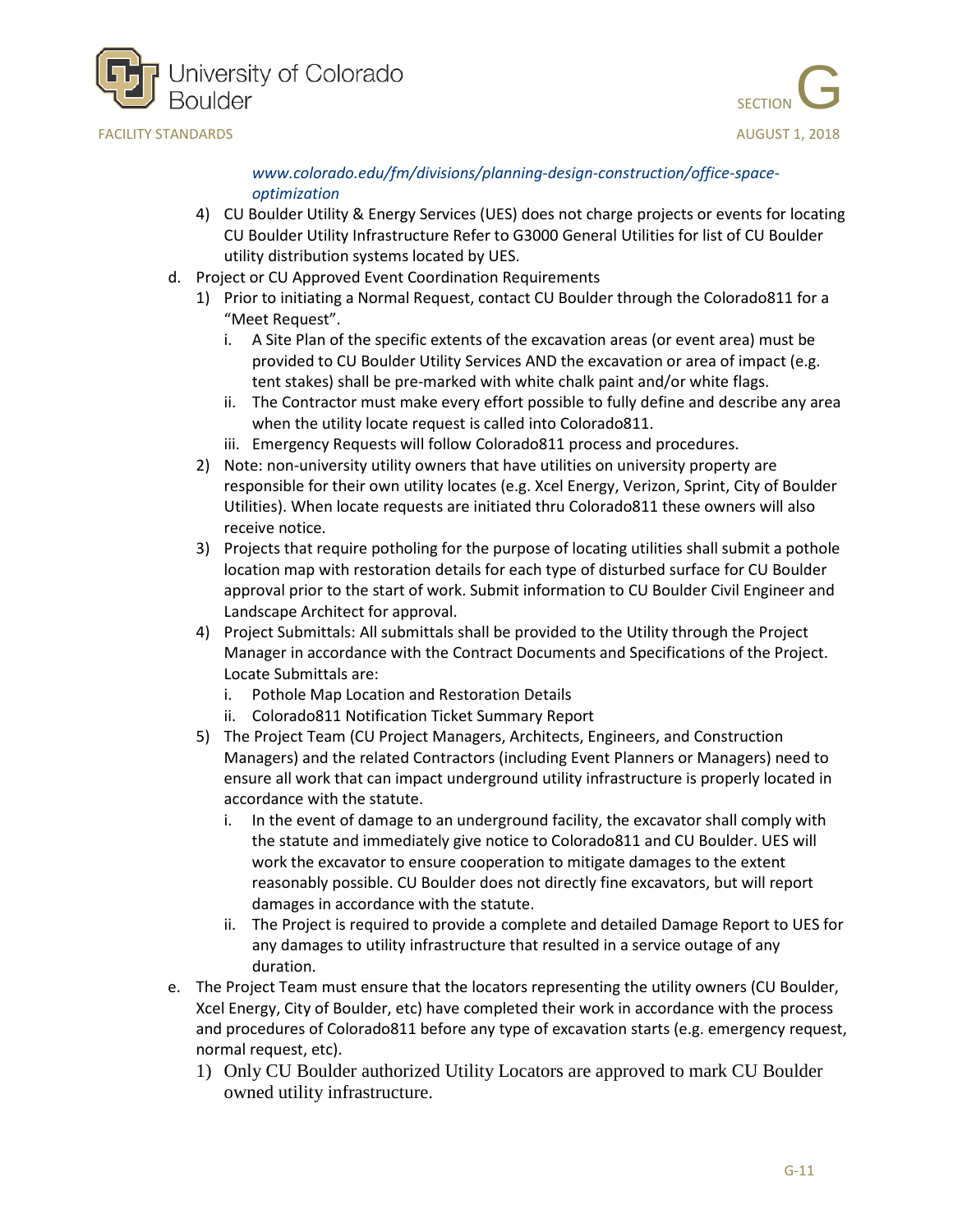





- f. Locate existing utilities, including irrigation mains, prior to during design to minimize construction change orders..
	- 1) If needed, utilize potholing with the least invasive technique available.
- g. Contractor Submittals:
	- 1) Utility notification tickets
- 2. UCB Review/Coordination:
	- a. After locating existing utilities (including existing irrigation mains), provide the location information to UCB for purposes of updating and reconciling campus utility mapping.
- 3. Survey Content:
	- a. Provide Benchmark and Basis of Bearing per UCB Horizontal and Vertical Control Monuments.
	- b. Surveys shall be based on State Plane or Modified State Plane Coordinates.
		- 1) Provide scale factor for Modified State Plane surveys.
	- c. At a minimum, include level of detail matching a 2016 ALTA (or equivalent, from latest ALTA version) with Table A Options:
		- 1) 1 (when available), 3, 5 (contours at 1 ft intervals), 7a (including finished floor elevations at exterior doors), 8, 9, 11, 16, 17.
	- d. Provide property lines only when the survey is adjacent to the Campus Boundary or Property Line.
	- e. Campus GIS and CAD files are based on Colorado State Plane Coordinates.
		- 1) Include utilities not surveyed but known to exist based on Campus GIS and CAD files.
		- 2) Clearly denote items on the survey that were derived from the Campus GIS and CAD files.
- 4. CAD Submittal:
	- a. Provide a 'dwg' file to UCB. Refer to **Facility Standard A0023** for additional information pertaining to CAD deliverables.

## <span id="page-11-0"></span>G1040 – Tree and Plant Protection

#### **Introduction**

This section includes requirements for protecting the existing trees and plantings on the University of Colorado-Boulder (UCB) campus.

- 1. General Requirements:
	- a. Reference standard:
		- 1) Current edition of ANSI Z133 and ANSI A300
	- b. City permits are necessary for pruning or removal of all trees in the right-of-way.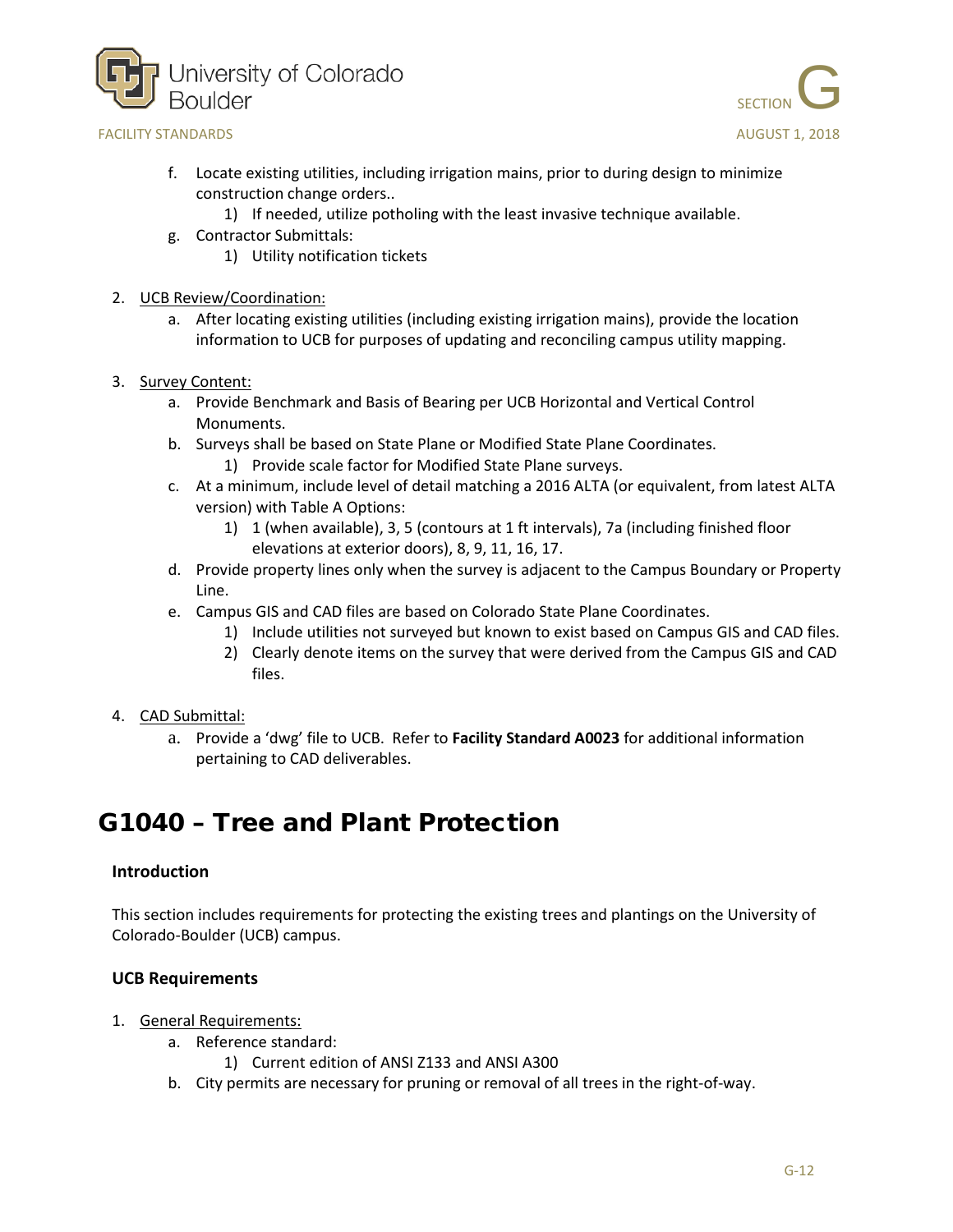



#### 2. Pre-Design Meeting:

- a. The Consultant will visit the site with UCB to inspect all existing trees and plant material, and clearly identify all plant material to be removed, relocated, or to be protected.
- b. Confirm with UCB if the UCB Lead Arborist or a third-party ISA Certified Arborist will be engaged for project to determine the value of each tree or other plant materials within the limits of work line that are designated to remain.
- c. Based on project size and scope, contractor may be required to hire an ISA Certified Arborist to work with both the contractor and UCB Lead Arborist to maintain tree protection throughout the duration of the project.
- 3. Pre-Construction Conference:
	- a. Conduct pre-construction conference with UCB Landscape Architect and Staff, Project Architect, Landscape Architect, UCB Lead Arborist, Contractor, Manufacturer/Supplier, and other parties who are involved.
- 4. UCB/Arborist Review:
	- a. The consultant will submit a tree and planting protection plan to the UCB Landscape Architect and UCB Lead Arborist including:
		- 1) Existing trees and plantings identified to be removed, relocated, or protected.
		- 2) Means of tree protection.
		- 3) Scope and length of project.
	- b. Prior to construction, the contractor will install tree protection for inspection by UCB Lead Arborist and/or contracted Licensed Arborist.
	- c. Damage to any trees within tree protection boundaries due to contractor neglect or improper construction activities will result in financial damages for the assessed value of the tree or damage done as determined by a licensed arborist.
- 5. Tree and Planting Protection:
	- a. All plant materials to remain or relocated will be tagged by the design consultant to assist the contractor in identifying the trees.
	- b. Critical root zones shall be protected at a radial dimension taken from the trunk of the tree based on the following calculation:
		- 1) 12" per every 1" of Diameter at Breast Height (DBH) of tree to be protected.
	- c. Confirm tree protection fencing system with UCB Landscape Architect and UCB Lead Arborist. Provide the following fence types at 6' minimum height:
		- 1) Free standing temporary chain link fence panels with sand bags securing base.
		- 2) Tee-posts with snow fencing infill.
	- d. Designated protection areas including critical root zones are to remain untouched and unharmed during but not limited to the following activities:
		- 1) Construction Activities
		- 2) Erosion Protection
		- 3) Silt Control Installation
		- 4) Stockpiling
		- 5) Irrigation
		- 6) Underground Utilities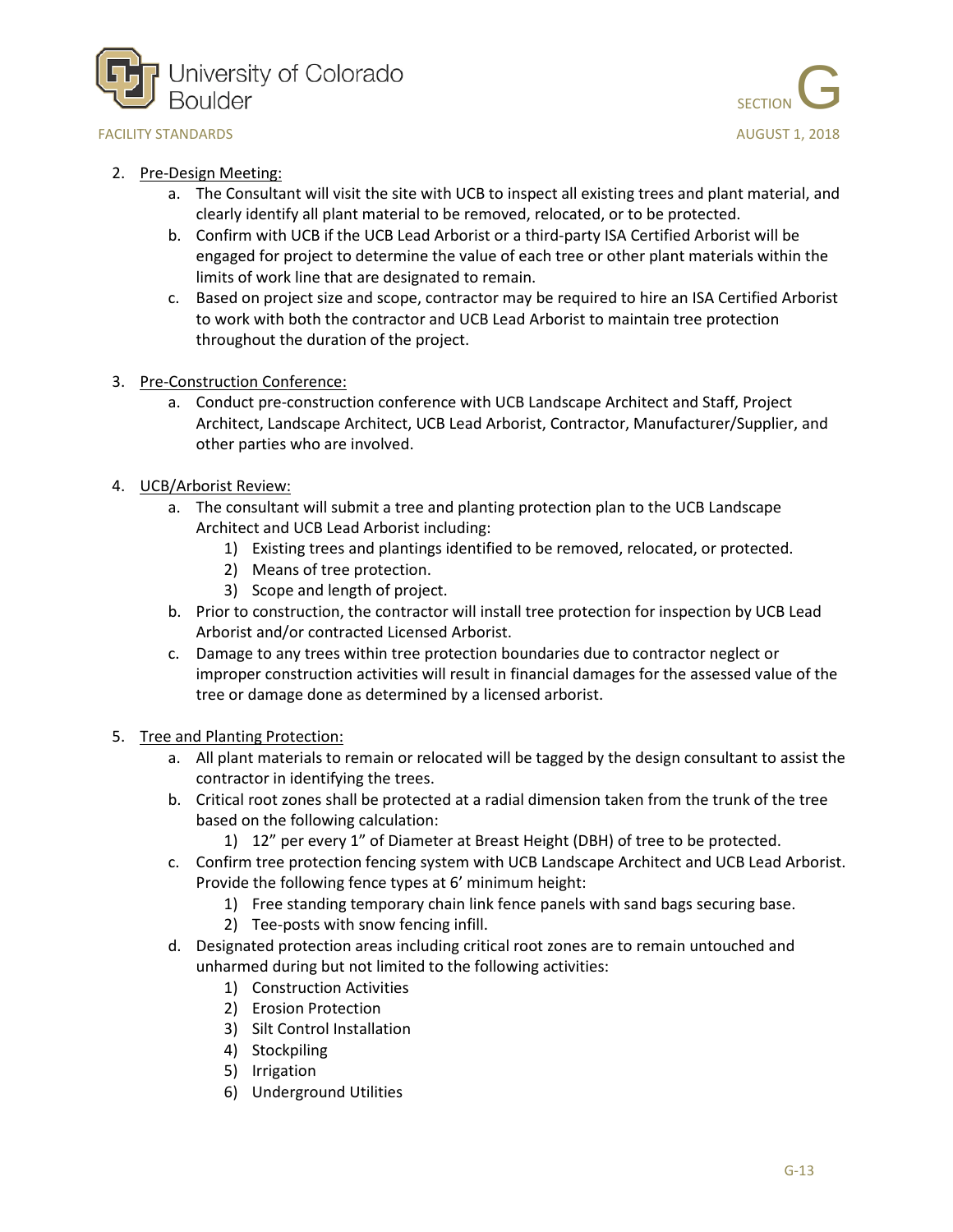



- 6. Tree Demolition Regulatory Requirements:
	- a. Refer to State of Colorado Department of Agriculture to determine any organisms that may have regulatory quarantines or restrictions and comply with associated regulation. For example, there is a current established quarantine in the Boulder County area related to the Emerald Ash Borer.
	- b. The Contractor will provide certificate of transfer to approved mitigation entity.
- 7. Damage to Existing Landscape Outside of Construction Zone:
	- a. The campus has had issues in the past with areas outside of the construction zone being cut off from irrigation service for long periods of time due to construction.
	- b. The campus has had issues in the past of areas just outside of the construction zone being irreparably damaged during the construction phase.
- 8. Drainage:
	- a. Maintain positive drainage from Tree Protection Areas. Divert runoff from site around Tree Protection Areas.

## <span id="page-13-0"></span>G2010 – Pavements

### **Introduction**

This section includes requirements for asphalt and concrete at the University of Colorado-Boulder (UCB) for road, pedestrian and multi-use pavements. The overall intent of the University is to have stable, long lasting pavements designed and constructed for the needs of the respective applications.

Colorado Department of Transportation (CDOT) standards, latest editions are applicable.

- 1. Asphaltic Concrete Paving:
	- a. Follow recommendations identified in the Geotechnical Report for composite sections if greater than UCB standards.
	- b. Minimum UCB standards:
		- 1) Scarify and recompact 12" below all new asphalt.
		- 2) Parking lots and service roads:
			- i. Base Course per Section 703.3, Class 6, CDOT Specifications
			- ii. Minimal Base Course Thickness: 12"
			- iii. Minimum Asphalt Thickness: 5.5"
			- iv. PG 64-22 Binder
		- 3) Main roads subject to heavy traffic loads, such as buses, trucks, emergency vehicles.
			- i. Base Course per Section 703.3, Class 6, CDOT Specifications
			- ii. Minimal Base Course Thickness: 12"
			- iii. Minimum Asphalt Thickness: 7"
			- iv. PG 64-22 Binder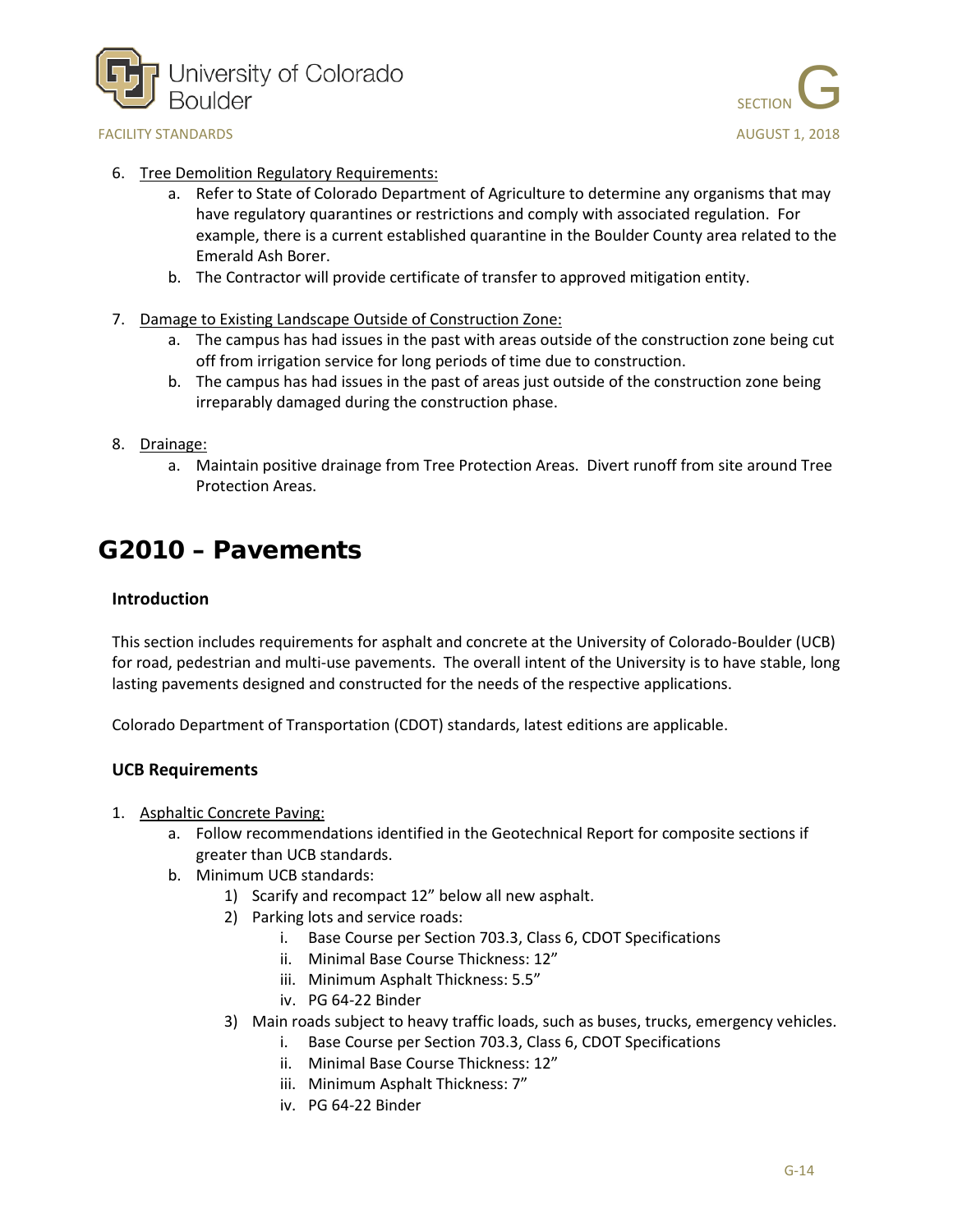



- c. Provide asphalt complying with CDOT Specifications for S and SX Asphalts.
	- 1) Bottom lift(s) shall be Type S.
	- 2) Top lift shall be Type SX with maximum thickness 3 inches.
- d. Full-depth asphalt pavement sections are not permitted.
- e. Portland Cement Concrete is to be used at loading docks, high turning areas (such as in front of trash enclosures), and bus stops. Asphalt pavements are **not** permitted in these areas.
- f. Seal saw cuts and joints between pavement surfaces, including curb and gutter and sidewalks, a minimum of 2".
- 2. Portland Cement Concrete Paving:
	- a. Follow recommendations identified in the Geotechnical Report for composite sections if greater than UCB standards.
	- b. Minimum UCB standards:
		- 1) Scarify and recompact 8" below all new concrete.
		- 2) Provide minimum 6" depth aggregate base course based on CDOT Specifications.
		- 3) Provide CDOT Type P Concrete.
		- 4) Provide a compressive strength of 4,000 psi minimum.
		- 5) Fly Ash (up to 15% by weight) may be substituted for Portland cement, in accordance with CDOT Specifications.
	- c. Reinforcing is required for all concrete paving as follows:
		- 6) Reinforcement shall adhere to all provisions of ACI 318 for maintaining proper clear cover.
		- 7) Reinforcing Bars: ASTM A615 and Supplement 1, Grade 60
		- 8) Reinforcing Bars: ASTM A615 and Supplement 1, Grade 60, epoxy coated. Required for entrance and exit points to parking facilities.
		- 9) Fibrous Reinforcement: Collated fibrillated, polypropylene fibers containing no reprocessed olefin materials and having a tensile strength of 70,000 psi. Use 1.5 lbs. per cubic yard of concrete minimum.
	- d. Minimum thicknesses:
		- 10) Sidewalks not subject to vehicular traffic and less than 8-ft width: 6" thick with Fibrous Mesh Reinforcement.
		- 11) Sidewalks and Drives subject to vehicular traffic or sidewalks greater than or equal to 8-ft width: 6" with rebar reinforcement, #4 bars @ 18" OC EW.
		- 12) Loading docks and sidewalks or drives that serve as fire or emergency: 8" thick with rebar reinforcement, #5 bars @ 18" OC EW.
		- 13) Structurally supported slabs (such as over tunnels) shall be designed by a Colorado licensed structural engineer to meet loading requirements. At a minimum, HS20 loading.
	- e. Joints:
		- 1) Replace concrete to the nearest existing concrete joint
		- 2) Concrete joints shall not exceed 10 feet apart.
		- 3) Square-off triangular panel shapes.
		- 4) The long side of a rectangular panel shall not be more than 1.5 times the shorter side.
		- 5) Use jointing details in accordance with CDOT standards as published in current M & S Standards.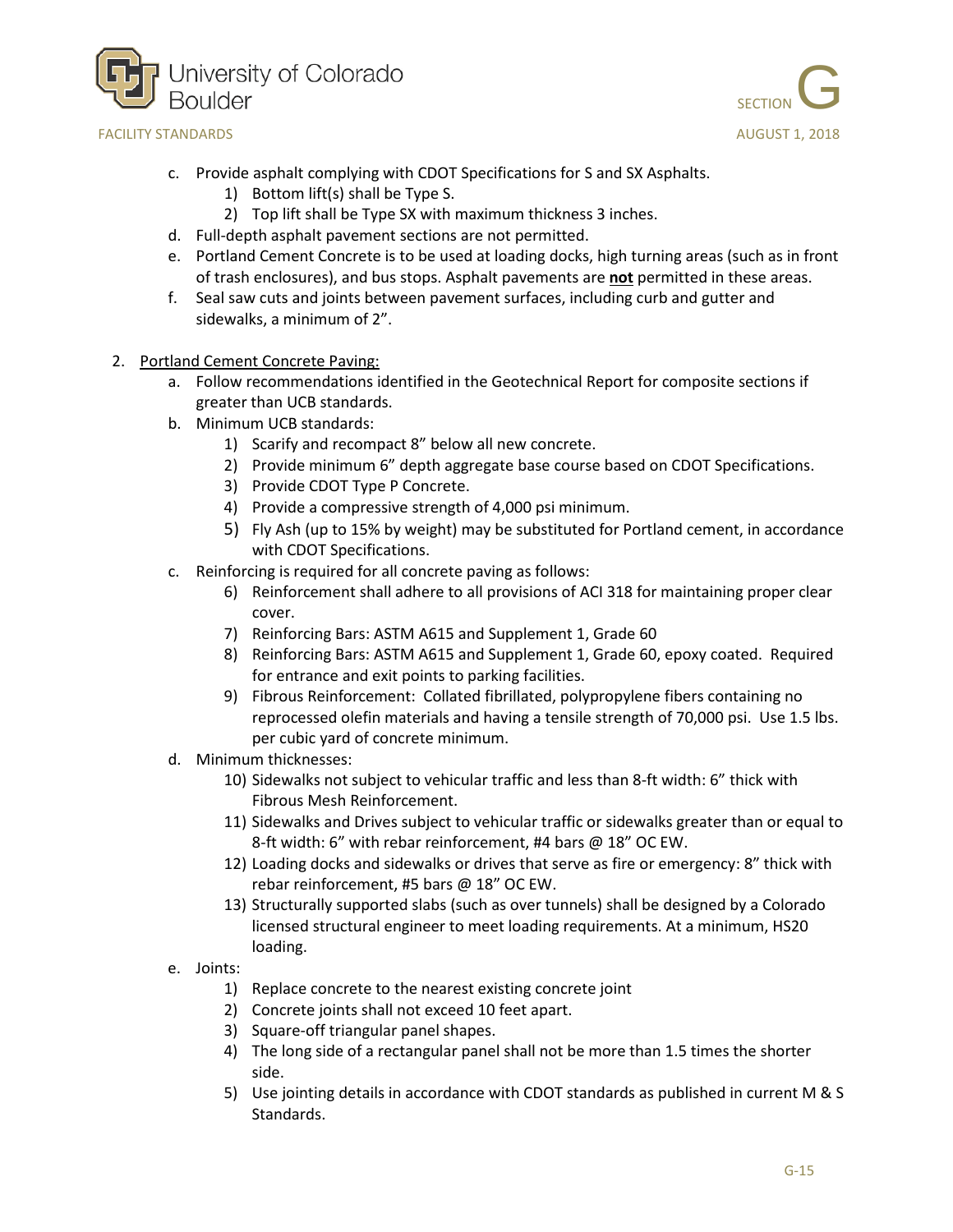



- 6) Seal joints in accordance with current CDOT Standard Specifications for Road and Bridge Construction.
- 3. Pavement Testing Requirements:
	- a. All testing and inspections will be performed by an independent testing and inspection agency employed by the University.
	- b. Contractor is responsible for test scheduling and delays caused scheduling conflicts.
	- c. Contractor will pay for any retesting required due to failed test.
	- d. Contractor to ensure all documentation, including the Compaction Test Reports are provided, to the UCB Civil Engineer at the end of each working day. Location of tests shall be included.
	- e. Contractor is not to perform work if testing and inspection agency is not onsite for testing services.
	- f. Asphalt and Concrete testing:
		- 1) Shall be tested in accordance with the Colorado Department of Transportation's "Standard Specifications for Road and Bridge Construction", Latest Edition, and the current edition of CDOT Field Materials Manual.
- 4. Pavements Slopes:
	- a. Provide a minimum net slope of 1.8% and comply with ADA grading constraints where part of an accessible route.
	- b. Test all new pedestrian pavements for compliance with ADA criteria.
	- c. All sidewalks are to be accessible, refer to **Facility Standard A0040** for additional information.
- 5. Paver Unit Pavements:
	- a. Refer to **Facility Standard G2011** for additional information on paver unit pavement systems.
- 6. Pavement Marking:
	- a. It is preferred that methyl methacrylate (MMA) markings be used. Confirm pavement markings with UCB Parking and Transportation Services.
- 7. Snowmelt:
	- a. Meet with UCB Outdoor services to review proposed entry locations, site stairs, and loading docks and evaluate if snow melt is beneficial for entry location.
	- b. Consider maintenance requirements and environmental impacts of the different system types.

## <span id="page-15-0"></span>G2011 – Decorative Paving

### **Introduction**

This section includes requirements when specifying decorative unit pavers. The overall intent of the University is to provide durable and safe surfaces while maintaining a uniform aesthetic throughout the campus.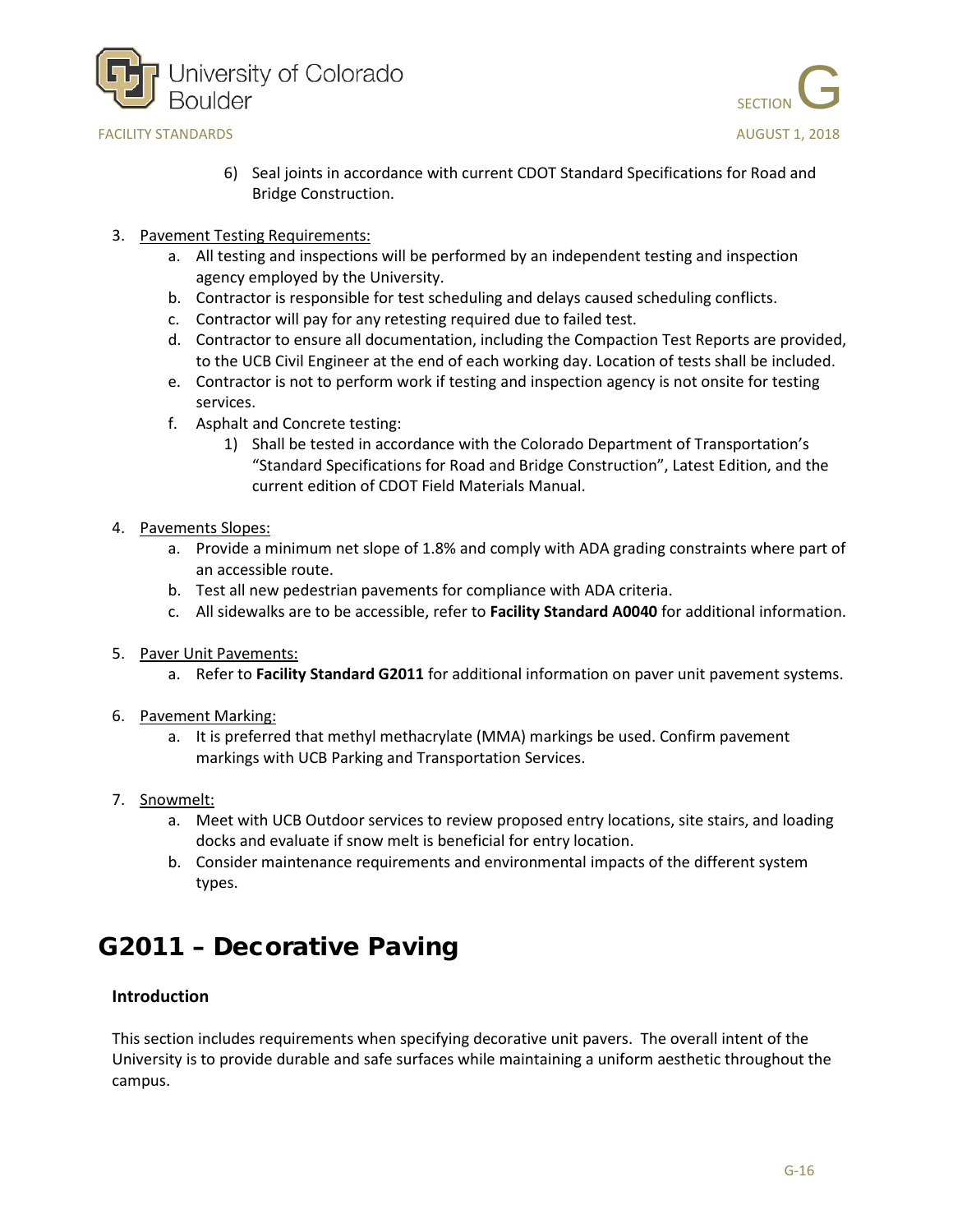



#### **UCB Requirements**

- 1. General Paver Design:
	- a. Layout work to minimize cutting.
	- b. UCB has had issues with porous pavers settling. Provide pavers and sub-base design based on intended use and traffic loads. Refer to **Facility Standard G2010** for sub-base design requirements and for general testing requirements of paving on the campus.
	- c. UCB has had issues with loss of infill material over time. During design and material specification, identify to UCB the expectations for maintenance and routine re-sweeping of infill material.
	- d. Warranty:
		- 1) Installation Contractor will return to site after 11 months from the completion of work and provide the following initial maintenance as required by the UCB:
			- i. Fill paver joints with stones
			- ii. Replace broken or cracked pavers
			- iii. Re-level settled pavers to initial elevations using properly graded material.
			- iv. Any warranty work shall be considered part of the original bid price with no additional compensation.
- 2. Paver Selection:
	- a. Maintain a uniform aesthetic with existing campus for pavers specified for crosswalks.
	- b. UCB has also had issues with paver spalling and deterioration due to snow melt strategies and snow removal methods.
		- 1) Provide a paver which is resistant to de-icing salts and with strength characteristics to resist damage from snow removal blades.
	- c. Submit products for approval by UCB Landscape Architect.
- 3. Mock-Up:
	- a. Provide 4' x 3' in-place mock-up for review by UCB. Refer to **Facility Standard A0020** for additional mock-up information.
- 4. Existing Pavers:
	- a. Protect existing paver installations from construction activities. Following construction activities, perform a full sweeping of area, and clean and replace fill material as needed to bring existing pavers to pre-construction conditions.

# <span id="page-16-0"></span>G2020 – Site Furnishings

### **Introduction**

This section includes requirements for selecting site and street furnishings for the University of Colorado-Boulder (UCB) campus. The overall intent of the University is to provide furnishings that are durable over long-term and maintain a uniform appearance across the campus.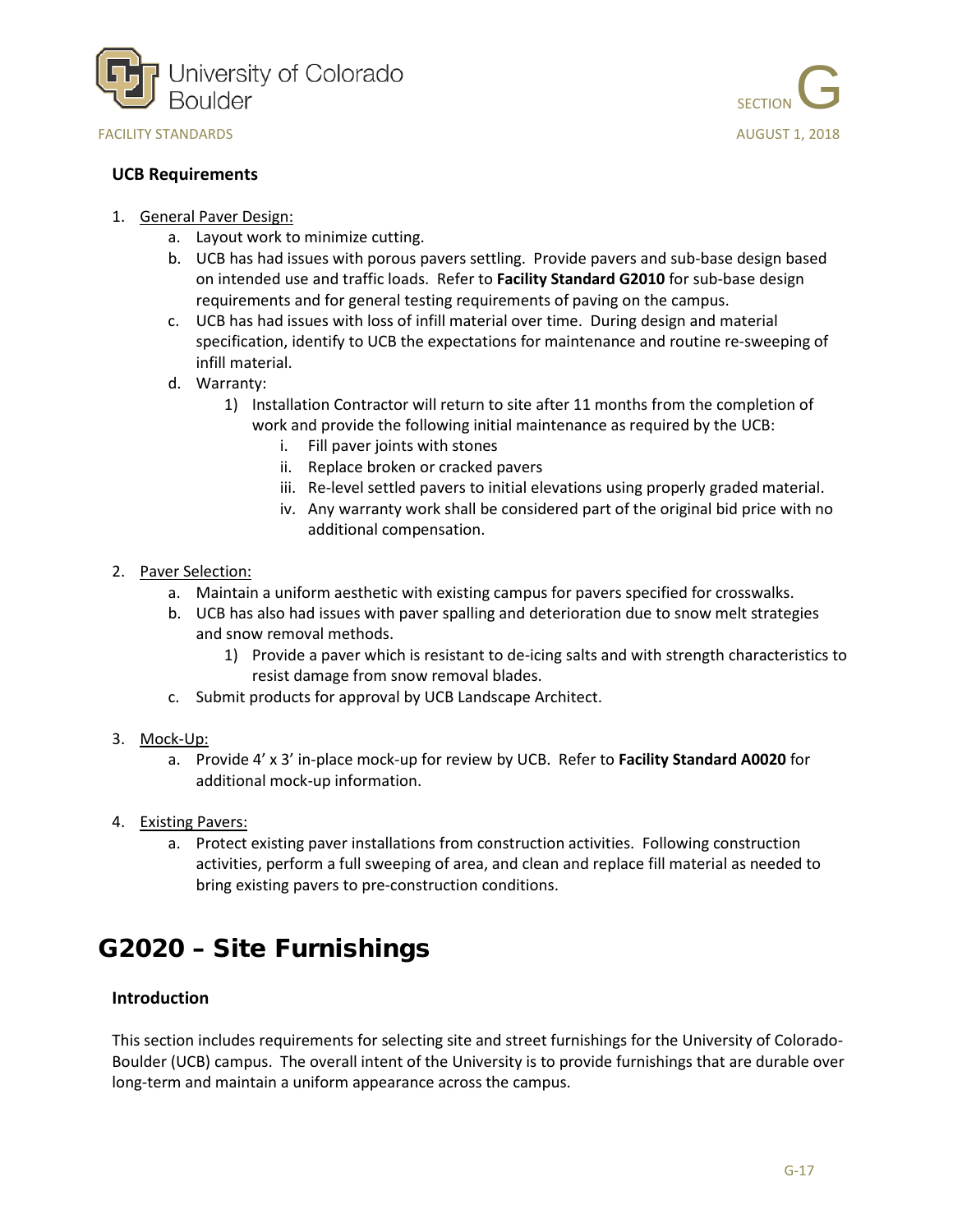



#### **UCB Requirements**

- 1. General Site Furnishing Design:
	- a. Provide each type of site furnishing from one source and from a single manufacturer unless directed otherwise.
	- b. Specify black powder coating for all site furnishings unless otherwise noted or approved by UCB. Refer to **Facility Standard B3020** for information pertaining to paint specification.
	- c. Show all items accurately located on drawings.
	- d. The products listed below are provided to meet the intent of a uniform campus aesthetic, however, alternative products may be submitted for approval by the UCB Landscape Architect.
	- e. Confirm sole source agreements pertaining to site furnishings with UCB.
- 2. Trash and Recycling Receptacles:
	- a. Provide Victor Stanley, SD-42, 36-gallon, side opening and lockable.
	- b. Provide in locations of high visibility and adjacent to main campus pedestrian circulation routes:
		- 1) Refer to **Facility Standard A0022** for additional information when interfacing with UCB Waste and Recycling entities.
		- 2) Confirm locations, quantities and labeling with UCB.
	- c. Provide concrete base at all trash and recycling stations similar to adjacent sidewalk construction.
	- d. Provide (2-3) receptacles within a few feet of each other and not separated:
		- 1) Receptacle labeled 'GLASS, PLASTIC, ALUMINUM' on horizontal banding.
			- i. Lid Type and Color: Convex; Gold
		- 2) Receptacle labeled 'PAPERS' on horizontal banding.
			- i. Lid Type and Color: Tapered Formed; Black
		- 3) Receptacle labeled 'LANDFILL' on horizontal banding.
			- i. Lid Type and Color: Tapered Formed; Black
	- e. Provide label based on specifications provided in **Table G2020.1** and **Diagram G2020.1**:

#### **Table G2020.1**

| Vinyl Product:           | 3M ScotchCal 220 Film, High-Performance, Premium 2-Mil Cast Vinyl,                                           |
|--------------------------|--------------------------------------------------------------------------------------------------------------|
|                          | Durability of 5 to 8 years.                                                                                  |
| $lnk$ :                  | GCS-601 Champagne Gold (GerberColor Spot series, thermal transfer foils)                                     |
|                          | [Note that white underpass done with gold color on top]                                                      |
| <b>Printing Machine:</b> | Gerber EDGE Digital or Thermal printing systems.                                                             |
| Font:                    | San-Serif = Helvetica Neue Bold                                                                              |
| Text Layout:             | All caps, consistent letter spacing across entire length of label.                                           |
|                          | Text Height: "PAPERS" and "LANDFILL" = 1.607 inches tall; "GLASS, PLASTIC,<br>ALUMINUM" = 1.329 inches tall. |
|                          | Text Color: "LANDFILL" = Gold Text over Clear Background;                                                    |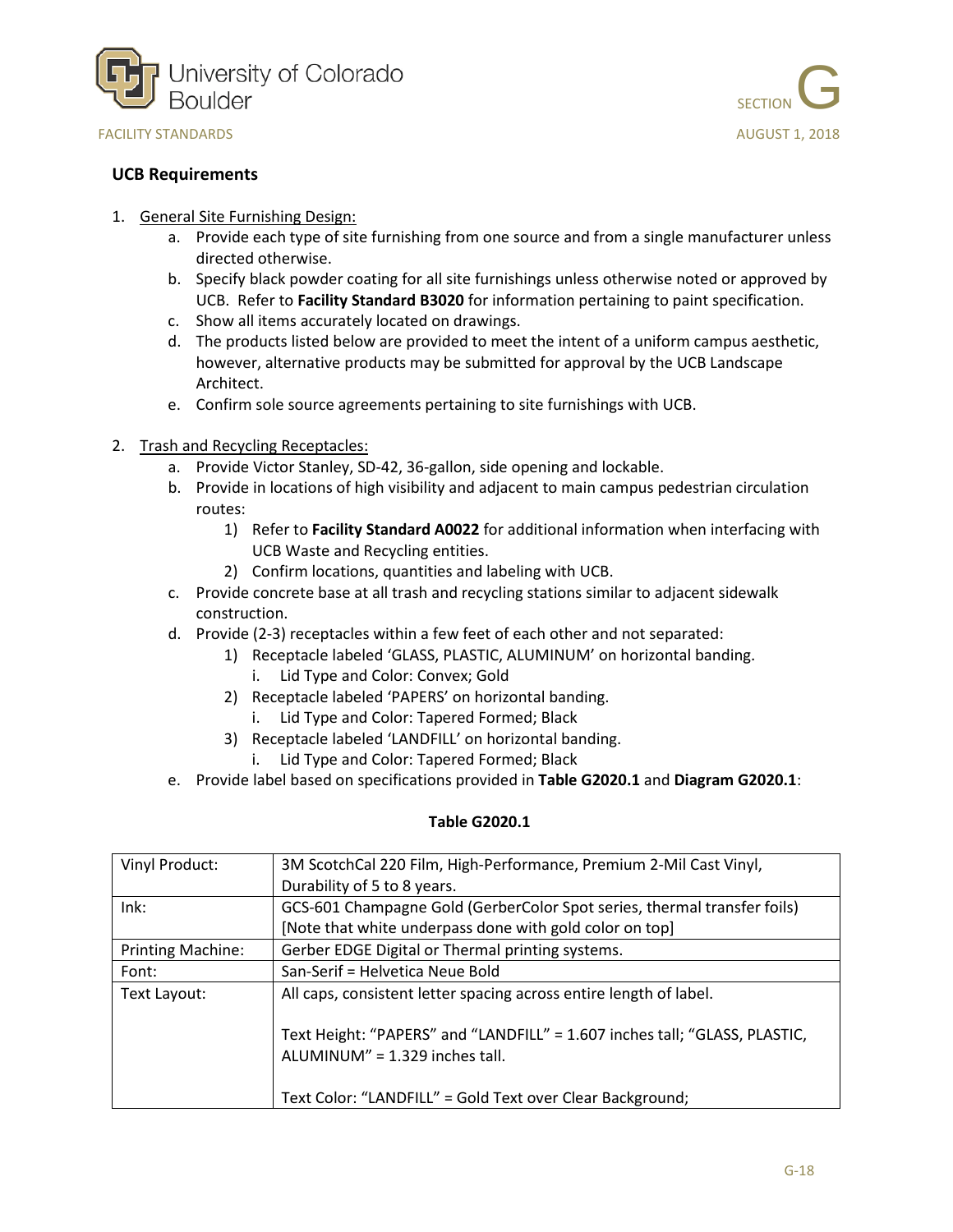





|             | "PAPERS" and "GLASS, PLASTIC, ALUMINUM" = Gold Background with 'knock-<br>out' Clear Text.                |
|-------------|-----------------------------------------------------------------------------------------------------------|
|             | Recycle Arrow Art: Used with "PAPERS" and "GLASS, PLASTIC, ALUMINUM", as<br>indicated in Diagram G2020.1. |
| Label Size: | 2.25" high x 37.5" long, 2 decals per can                                                                 |

### **Diagram G2020.1**



- 3. Tree Grates:
	- a. Provide grates from the Neenah Foundry Company Metropolitan Collection.
- 4. Bike Racks (Confirm selection with UCB Landscape Architect):
	- a. Cora Bike Rack, Expo W7510, 7 Hanger Rack
	- b. Urban Racks, Urban Rack 7510, 7 Hanger Rack (Custom) 1) Single bolt attachment per leg
	- c. Dero, Campus Rack, 7 Hanger Rack
	- d. Confirm with UCB for preference of hardscape, permeable paving or softscape beneath bike racks.
- 5. Benches:
	- a. Provide Victor Stanley RB-28, 6' long bench. UCB may require a combination of benches with and without backs, confirm locations with UCB.
- 6. Tables:
	- a. Provide Landscape Forms, Carousel Table with 3, 4, 5, or 6 seats.
		- 1) Seat Configuration: Backed or backless, surface mounted
		- 2) Seat Material: Perforated metal
		- 3) Table Top: Steelhead Perforated with umbrella hole
- 7. Bollards:
	- a. Provide Landscape Forms, Annapolis
- 8. Site Signage:
	- a. Refer to **Facility Standard A0050** for information pertaining to exterior signage requirements.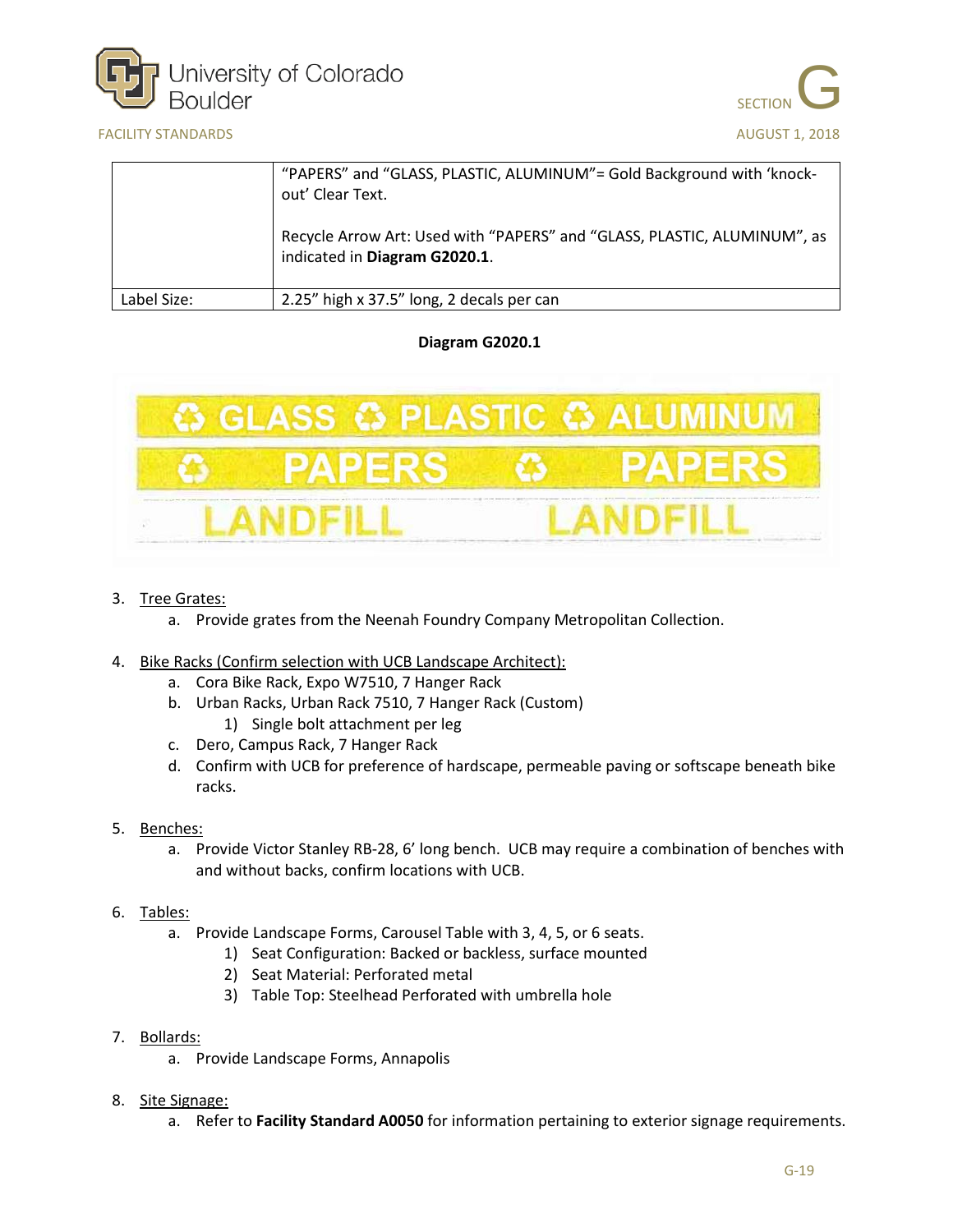



# <span id="page-19-0"></span>G2021 – Site Structures

#### **Introduction**

This section includes requirements when designing and specifying accessory structures to be built on the University of Colorado-Boulder (UCB) campus. The overall intent is to provide aesthetic consistency across the campus for these types of structures.

#### **UCB Requirements**

- 1. Bus, Bike Parking, and Accessory Shade Shelter:
	- a. Preferred Product: Classic Recreation Systems, Mesa Model
		- 1) Provide the modified single post, black structure (open on all four sides) with metal roofing.
	- b. Structural Requirements: It is understood that accessory structures are often designed by the manufacturer. All final accessory structure construction drawings must be stamped by a Licensed Engineer.
		- 1) Note that wind speeds vary across the campus. Refer to **Facility Standard B1011** for information pertaining to 'special wind regions' identified on campus.

### <span id="page-19-1"></span>G3000 – General Utilities

### **Introduction**

The intent of this section is to properly inform the project design team (planners, architects, engineers, construction managers, and contractors) of the coordination process and responsible parties for the installation of utility infrastructure (new or modified) on the CU Boulder campus.

This section includes requirements for requesting new, temporary, and/or modifications to utility distribution systems. Additionally, it includes the requirements for utility system separation, pipe crossings, typical compaction standards and use of flow fill at the University of Colorado Boulder (CU Boulder).

The CU Boulder Utility & Energy Services (UES) group functions as an auxiliary enterprise managing the operation of providing utilities (electric, water, sanitary, steam, and chilled water) to the campus facilities and charging for the services through utility rates (similar to the local utility companies).

Additionally, UES functions as the primary liaison with the local utility companies managing interconnection agreements and points of delivery with both the City of Boulder (water and sewer) and Xcel Energy (gas and electric).

Therefore, all utility work is either performed by UES or coordinated through UES personnel. Utility work is defined as any main, secondary, and/or service distribution infrastructure interconnected with the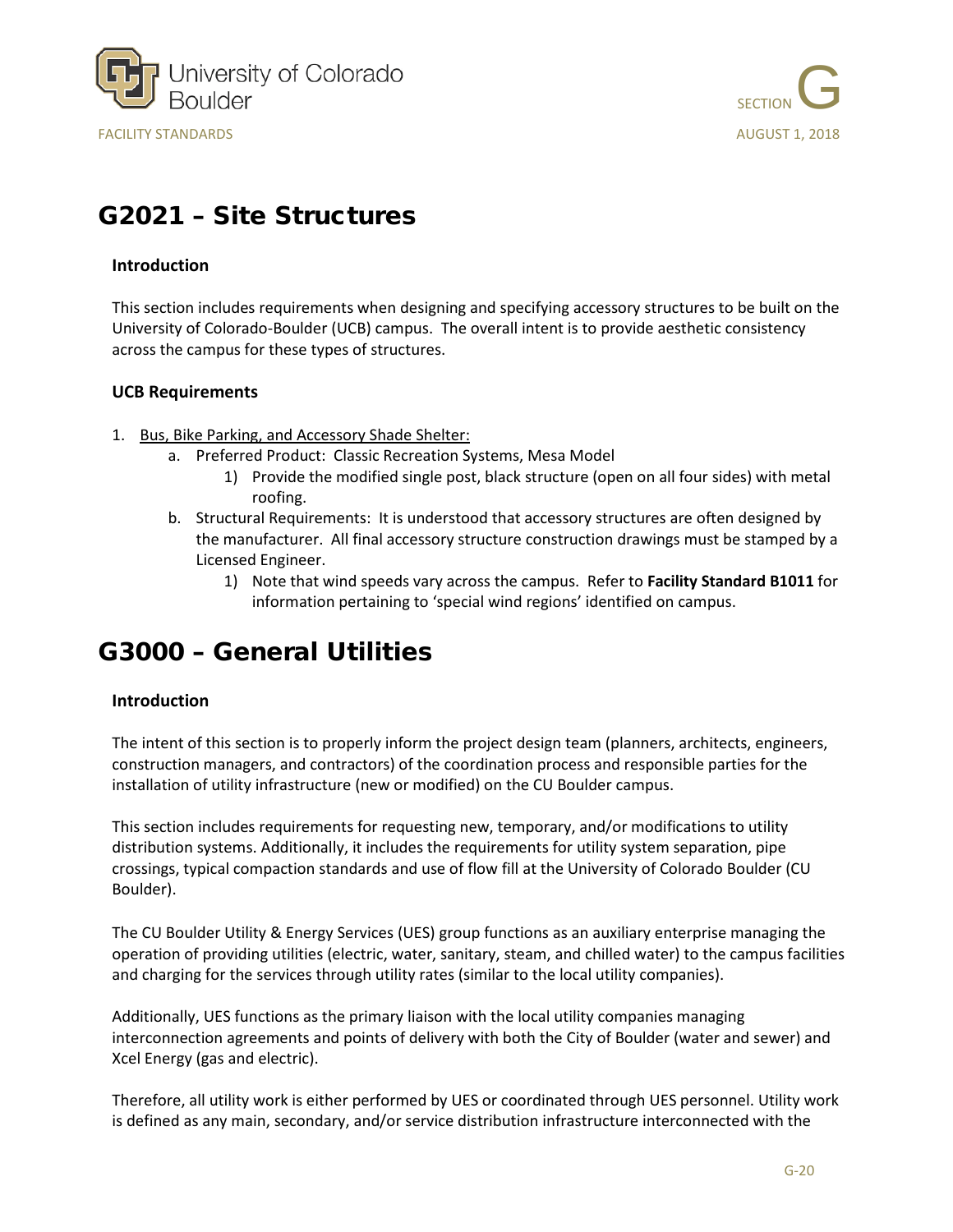



existing utility distribution systems to the Building(s) Point of Delivery (POD). The POD is the demarcation point between a building system and the utility system which is generally five feet (5ft) from the building wall. The utility distribution systems on the CU Boulder campuses and properties are:

- 1. *Domestic Water (WATER):* also known as Potable Water
- 2. *Sanitary Sewer (SEWER):* also known as Wastewater
- 3. *Steam (STM):* includes Condensate Return System
- 4. *Chilled Water (CHW):* Supply and Return
- 5. *Electric Distribution (EDS)*: 15kV systems operating at 3-PH 13.2kV
- 6. *Centralized Compressed Air (CCA) System*
- 7. *Utility Tunnels*

Note: *Storm Sewer (STORM):* also known as Flood is not part of the distribution systems managed by UES (see exception information under Utility Distribution Project Section). Storm sewer piping, BMPs, and drainage management

The CU Boulder Facilities Standards in conjunction with the "CU Boulder Utility Services Design Criteria" documents contain the requirements and uniform standards necessary to coordinate any utility distribution or metering system and ensures a safe, economical, and reliable service for the CU Boulder campus.

1. The Project Team is required to request the latest Utility Services Design Criteria information related to their work at the start of every project through the "Inquires and Information" portal located at the CU Boulder Utility Services website:

#### <https://www.colorado.edu/fm/divisions/utility-and-energy-services>

2. UES is not responsible for delays or costs due to rejected submittals or failed inspections that result from the Project Team not requesting and using the latest design criteria.

The uniform administration of these standards will expedite service connections and treat each campus customer equally and fairly. Additionally, the standards are a valuable resource to capital program planners and construction managers by providing the necessary requirements for building systems to be connected to the universities utility distribution systems.

Utility Services is subject to all state, local, and federal regulations. As well as the local utility providers standards for electric, gas, and water services. Namely the following:

- 1. "Xcel Energy Standard for Electric Installation Use"
- 2. City of Boulder's Design and Construction Standards, Chapter 9, Utilities Standards
- 3. The National Electrical Safety Code
- 4. The National Electrical Code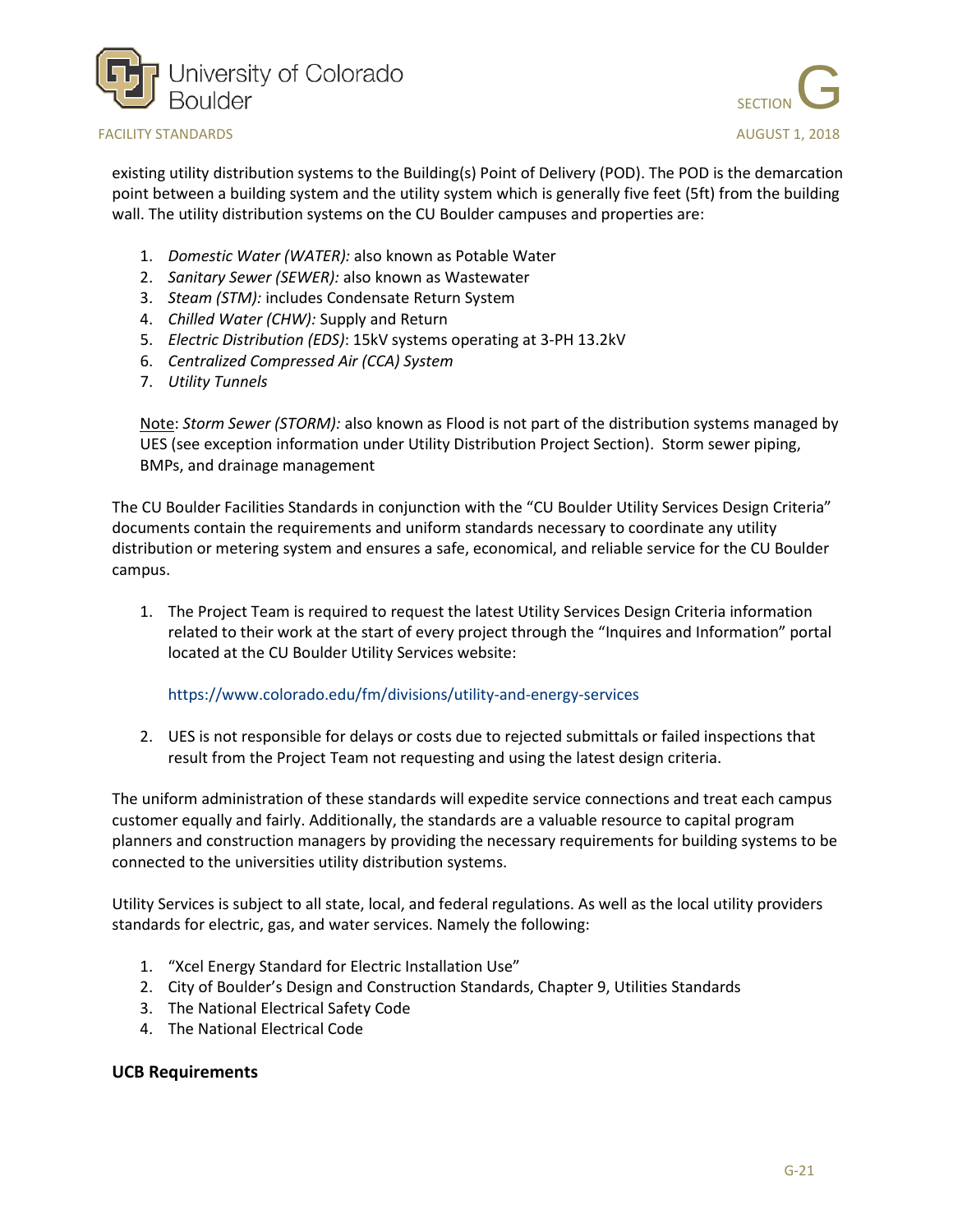



#### 1. General Utility Requirements:

- a. Utilities under buildings, structures, or landscaping features:
	- 1) Submit a detailed design of all utility distribution systems proposed to be installed under buildings, structures, or other instances for approval by UES and the CU Boulder Civil Engineer. CU Boulder prefers no utility infrastructure be installed under buildings, but will review on a case-by-case basis.
- b. Protection of Existing Utilities:
	- 1) Comply with CU Boulder Facility Standard G1030 "Utility Locates" prior to starting design and before starting any excavation.
	- 2) Submit shop drawings for review by UCB on support methods for protection of all affected existing utilities including, but not limited to: electrical duct-banks and steam tunnels expected to be encountered during construction. Submittal is intended to describe the anticipated support and protection measures to be employed at each utility crossing. UES and CU Boulder Civil Engineer will review this information and provide approval or direction to gain approval. Also, UES will forward and coordinate with  $3<sup>rd</sup>$  party utility owners affected by the work for their review and approval (e.g. City of Boulder or local electric company). Review of submittal does not relieve the contractor's responsibility to maintain uninterrupted service of existing utilities including the Office of Information Technology (OIT).
	- 3) Use extreme caution when excavating under and around any utility distribution infrastructure.
- 2. Utility Tunnels:
	- a. In general, the protection of existing utility tunnels during new building construction, building renovation, building maintenance, etc. is a major concern and projects shall coordinate work with UES to ensure the operating utilities within the tunnel systems are not impacted.
	- b. Work with UES to determine if proposed construction will impact above or near any utility tunnels.
	- c. Facility Standard B1013 provides information when penetrations are required to the existing tunnels. Any underground penetrations will be fully sealed to prevent any water penetration into the tunnel.
	- d. Confirm if sidewalks, driveways, or roads will need to be 'bridged' over a section of utility tunnel to avoid damage to the tunnel.
- 3. Tree Protection and Utility Separation:
	- a. Refer to **Facility Standard G1040** for requirements when trenching and backfilling near trees or landscaping designated to remain.
- 4. Separation of Utilities:
	- a. Provide parallel (horizontal) separations between utility mains and services to provide for adequate trench excavations and maintenance operations in accordance with CU Boulder Utility and Energy Services EO-150 "Utilities Separation Design Criteria"
	- b. Utility and Energy Services (UES) and the CU Boulder Campus Civil Engineer may approve a deviation from the minimum separation distances on the case-by-case basis. However, all attempts to comply with EO-150 shall be made prior to request for variance waiver.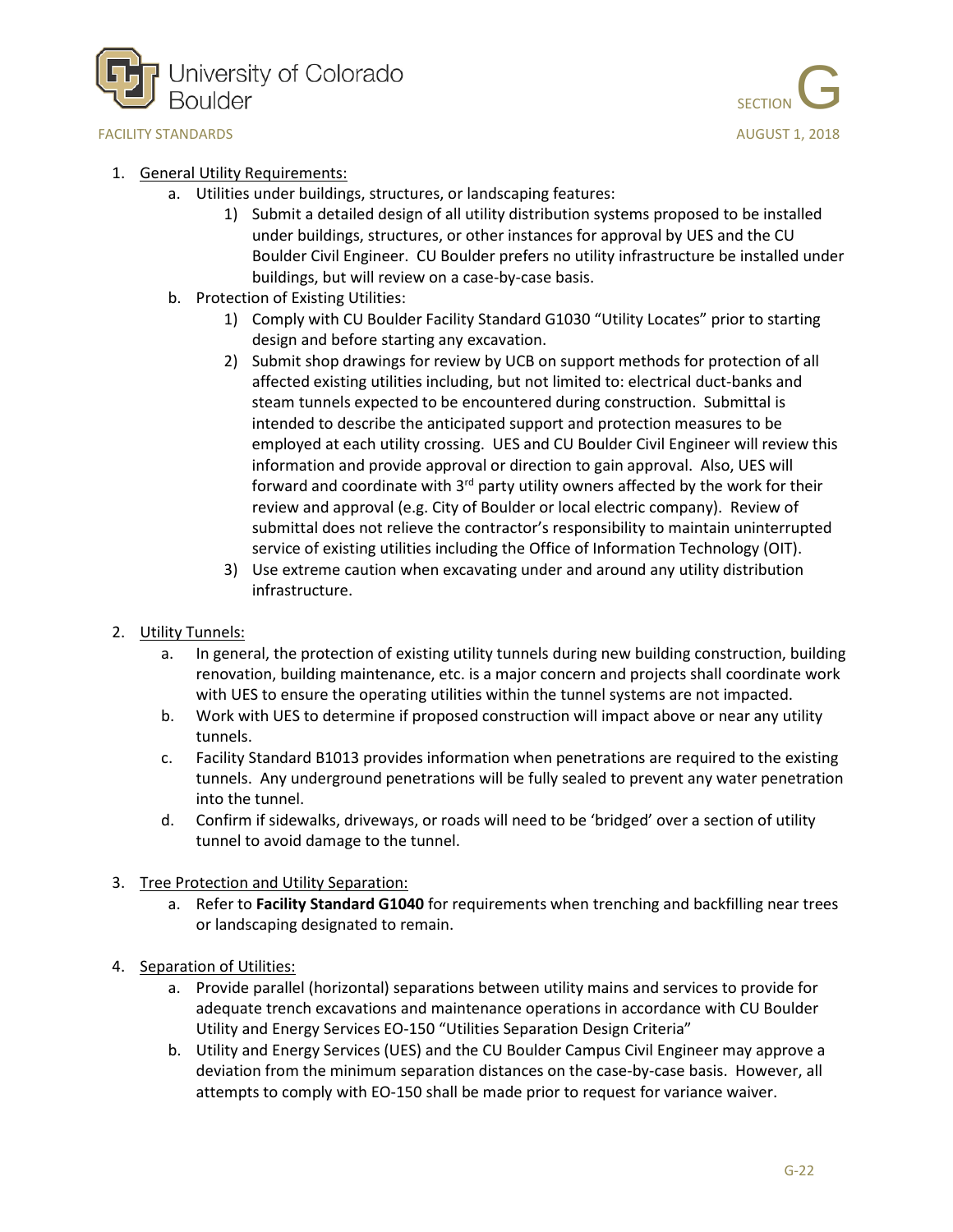



- 5. Utility Trenching and Backfill Requirements:
	- a. Refer to specific UES Utility Design Criteria for trenching and backfill materials of each utility. All trenching and backfilling shall comply with the published UES Utility Design Criteria or the City of Boulder's Design and Construction Standards, Chapter 9.
	- b. Refer to EO-151 "Flow Fill Requirements for Utility Distribution".
	- c. Repair pavements in accordance with City of Boulder Standards.
- 6. Request for New, Temporary, or Modification to Existing Utility Service:
	- a. All application for utility services(s), or modifications to an existing service(s), should be submitted to the Utility and Energy Services (UES) department through the "Request for Utility Service Application" located at the CU Boulder UES department website:

https//www.colorado.edu/fm/divisions/utility-and-energy-services

- b. UES is required to complete any utility distribution system project (see "instructions" on website) and remove existing metering infrastructure, however, the Project is responsible for protection of all existing utility infrastructure (see General Requirements) as well as any demolition and removal of abandoned equipment affecting the work. Meaning, UES will complete the permanent isolation of utility distribution systems (including meter infrastructure removal), but the project shall demolish and remove the abandoned equipment (e.g. pipe, valves, fittings, devices, etc.). Note: Any metering infrastructure damaged or demolished without authorization shall be replaced by the Project.
- c. Requestor is advised to review the process and timeline information sheet on the website and service request form thoroughly to ensure the requested information is submitted and expectations of service are acknowledged. Failure to complete all the information will delay the approval process and construction schedule.
- 7. Utility Distribution Projects:
	- a. All utility distribution work is completed by UES with the exception of stormwater distribution infrastructure. The stormwater distribution infrastructure including, but not limited to: BMP, stormwater piping, and grading (site work) is to be completed by the Project. However, the Project is still required to coordinate the work with UES and CU Boulder Campus Civil Engineer under the CU Boulder building construction process and procedures. Stormwater distribution systems shall be designed and installed in accordance with the City of Boulder's Design and Construction Standards and CU Boulder's MS4 nonstandard permit. Refer to Facility Standard G3030.
	- b. The utility (upon approval of the service request for utility work) shall complete the design and installation of the system under the approved scope of work.
	- c. UES is the only approved group to isolate utility systems for the CU Boulder campuses. Coordinate with UES to schedule utility distribution outages necessary to support building project work.
- 8. Utility Inspections:
	- a. UES is the campus authority having jurisdiction for all utility infrastructure. The designated inspector(s) for each utility is authorized to accept or reject utility installations on the CU Boulder campuses. The utility inspectors ensure the installation was done in compliance with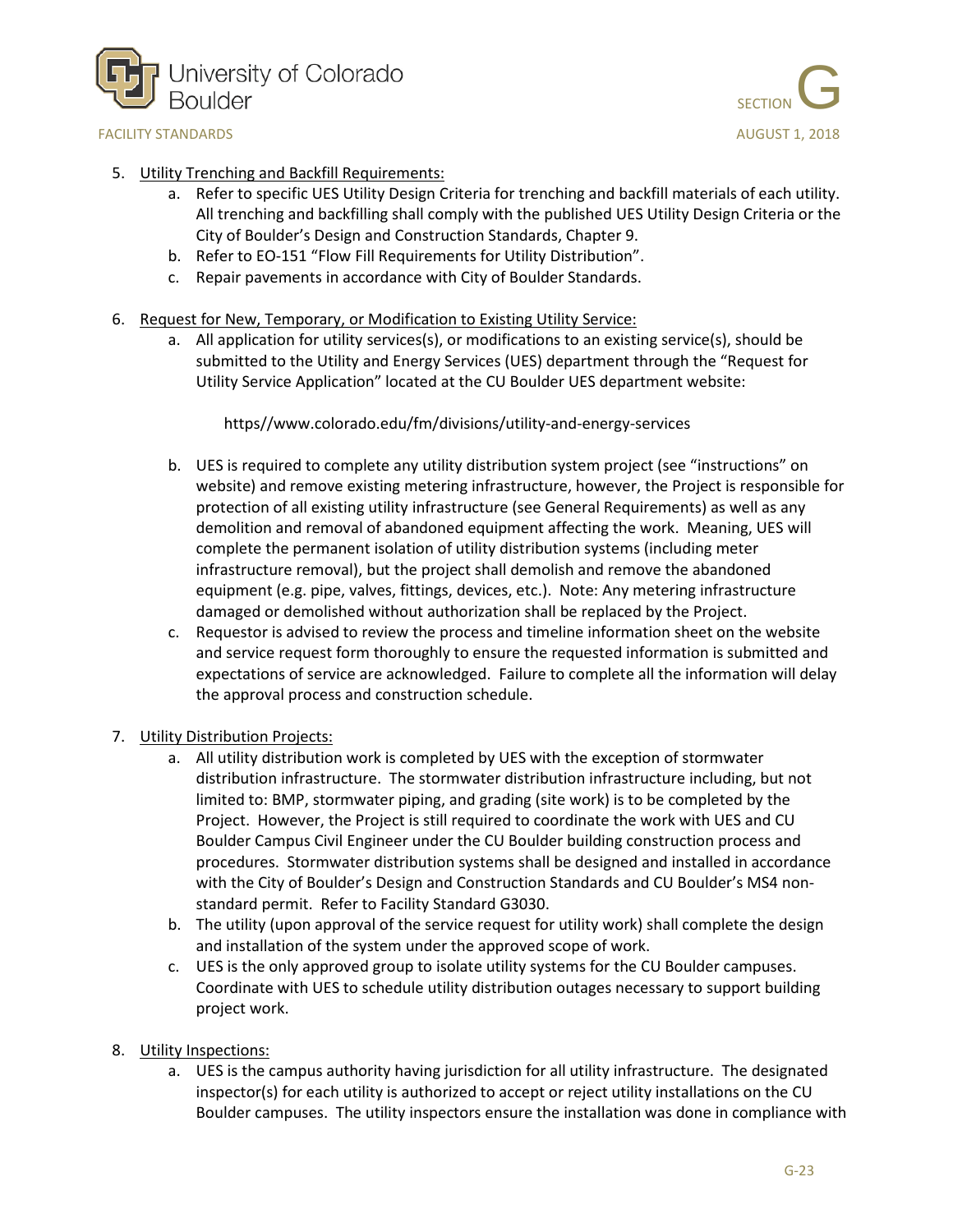



the provision of all applicable codes, safety standards, and CU UES service rules. The utility inspector is not responsible for equipment past the point of delivery and does not inspect building infrastructure for adequacy, safety, or compliance with applicable codes on the building side; such responsibility remains with the CU building inspectors and Authorities Having Jurisdiction (AHJs).

- b. The utility will not energize any new or modified building service interconnection that does not provide an approved [passed] inspection report for the related system for the building infrastructure.
- c. All gravity flow utilities, including foundation drainage, shall be televised after backfill and compaction are completed.
- 9. Testing:
	- a. Comply with the City of Boulder's Design and Construction Standards, Chapter 9, Utilities Standards.

# <span id="page-23-0"></span>G3001 – Utility Metering

#### **Introduction**

Unless otherwise instructed by UCB, all buildings will be metered for all utilities including electricity, gas, water, steam, or steam condensate as required, chilled water from central chiller, etc.

#### **UCB Requirements**

Utility meters are owned and operated by either UES or the local utility. If owned by the local utility, then all standards of the local utility shall apply. If owned by CU UES, then all information in this standard apply for interconnection and metering.

The Project Team shall become familiar with the metering installation requirements provided below and on the CU Boulder Utility and Energy Services website:

#### <https://www.colorado.edu/fm/divisions/utility-and-energy-services>

- 1. General Utility Metering:
	- a. All UES metering infrastructure shall be in accordance with the latest revision of the following UES Design Criteria documents:
		- 1) EO-100 Utility Meter Panel
		- 2) EO-101 CHW Meter Details
		- 3) EO-102 Steam and Condensate Meter Details
		- 4) EO-111 Typical Meter OIT Interface
		- 5) EO-118 Domestic Water Meter Details
		- 6) EO-119 Metering 120-208V & 277-280V Circuits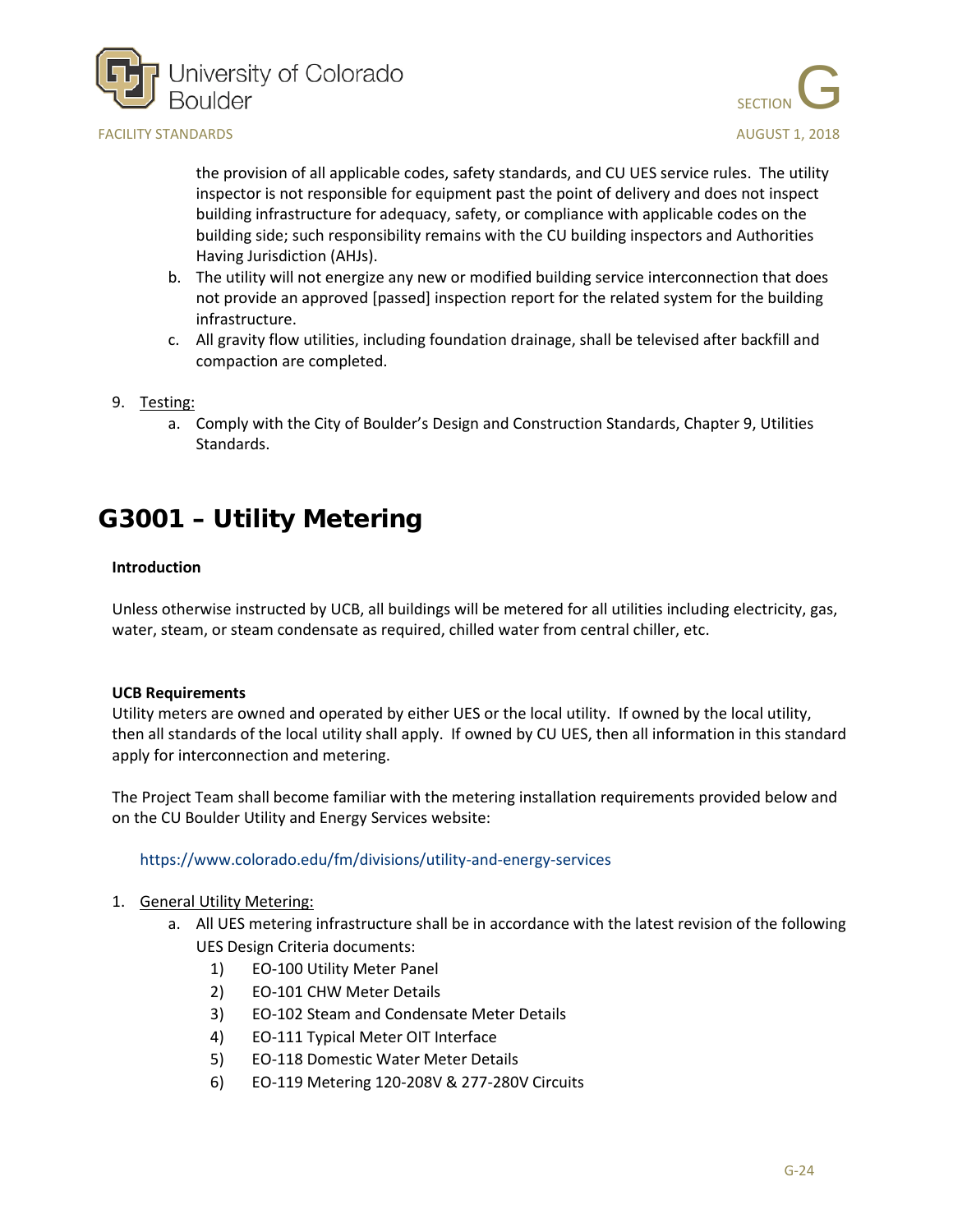



- b. UES does not permit a temporary unmetered account on any new building or construction related utility service.
- c. All utility services to a building will be supplied by a single service (point of delivery) and only one (1) meter will be installed at an address.
- d. Only authorized University employees or qualified individuals authorized by CU UES are permitted to commission, connect, disconnect, move or remove meters. All metering components including, but not limited to, service wires, instrumentation, devices, and piping installed by the University for measuring energy at the building shall be the property of CU UES.
- e. Under no circumstances hall building controls or equipment:
	- 1) Be connected to, on in any way be served from, the secondary terminals of the voltage and/or current metering transformers or the Utility Metering Panel (UMP)
	- 2) Be installed within any metering enclosures including, but not limited to, metering transformer cabinets, transformer compartments, secondary connection cabinets, meter sockets, or UMPs.
	- 3) Be connected to an unmetered bus, conductor, or piping (steam, chilled water, domestic water) system.
	- 4) Split signal any metering system device including, but not limited to, flow meter or temperature sensors.
- f. Before permission will be grated to energize a new service, all utility and building inspections shall be completed and passed by the AHJ.
- g. The Project Team shall provide an easily accessible metering location. UES will located an acceptable point of delivery and interconnection location. UES is not responsible for the relocation of the service connection, service entrance, or metering equipment resulting from an improper location chosen by the Project Team that does not meet the requirements of UES.

# <span id="page-24-0"></span>G3010 – Water Supply

### **Introduction**

The City of Boulder provides water service to UCB. There are master meters at the perimeter of the campus for water mains serving the campus. UCB is the Authority Having Jurisdiction (AHJ) when water main design is planned inside campus boundaries, where it is inside water meters serving the campus. Water main projects near the perimeter of the campus may require review and approval by the City of Boulder.

Contact UCB to perform operation of any water valves, hydrants or other apparatuses; the contractor is not allowed to perform these duties. Contractors must obtain authorization to use a fire hydrant, in writing, from UCB.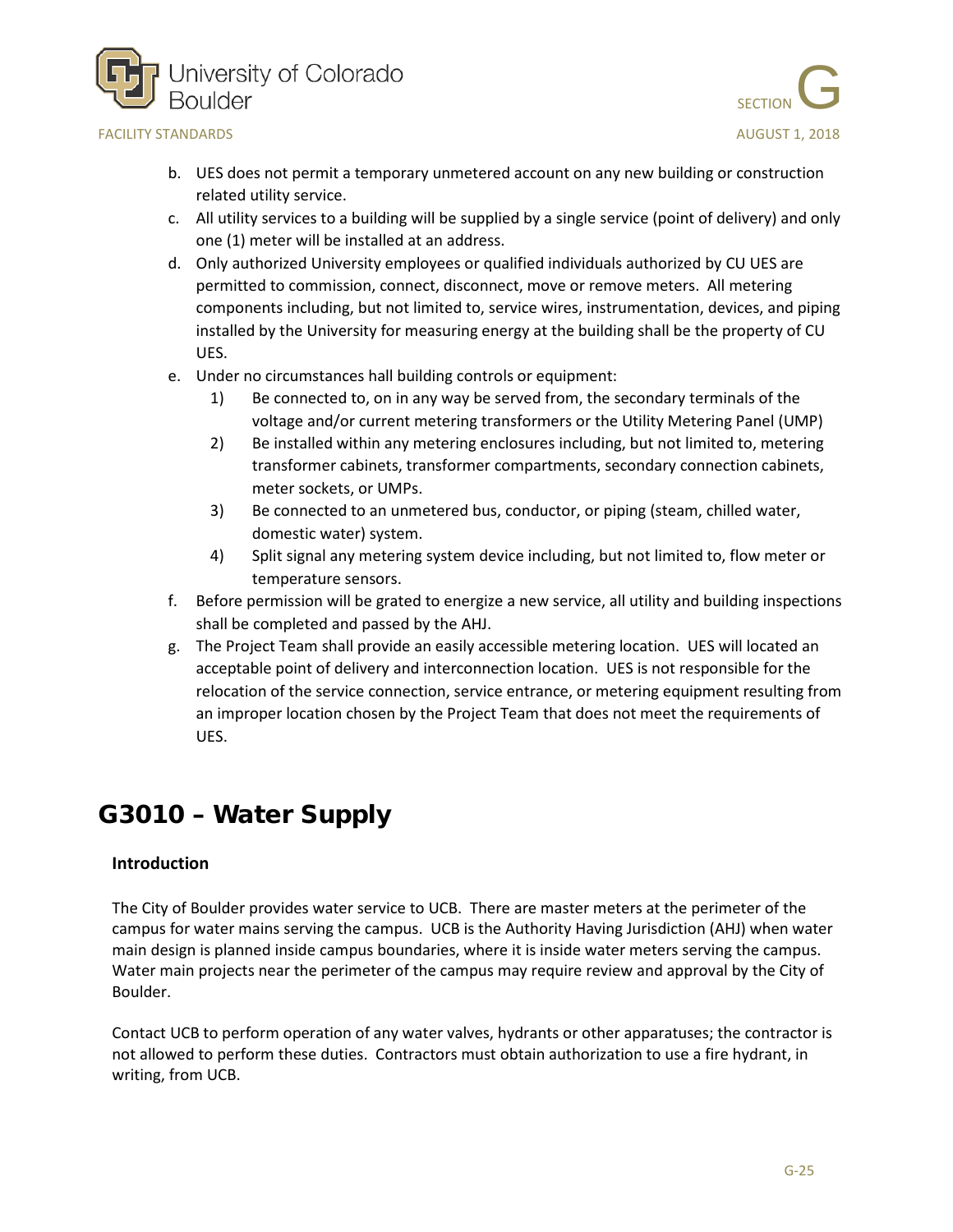



Unless otherwise noted, follow the City of Boulder's Design and Construction Standards, Chapter 9, Utilities Standards and Specifications for design of distribution systems and interconnection details.

- 1. General Water Main and Service Lines:
	- a. Follow City of Boulder Design standards, except where modified herein.
- 2. Identification:
	- a. During backfilling and top-soiling of underground piping, install continuous underground line markers, located at two depths: 1' below grade and 2' above pipe.
		- 1) Provide permanent, bright-colored, continuous-printed detectable warning tape with metallic core, intended for direct-burial service; not less than 6" wide x 4 mils thick. Furnish blue tape with black printing reading "CAUTION WATER LINE BURIED BELOW".
		- 2) Provide test stations.
		- 3) Provide tracer wire on all water main piping greater than 2" in diameter.
- 3. Valves and Hydrants:
	- a. Locate valves near pipe intersections along all branches of the potable water main and lateral network, resulting in three valves at the tee (including tees for fire hydrants) and four valves at a cross.
		- 1) The quantity of valves identified above are required at all tees and service line connections because UCB has insufficient valving to isolate many parts of the water main network.
	- b. Locate a valve within 10' of a fire hydrant.
	- c. Locate hydrants where they will be readily visible by fire department personnel, and with minimum 3' clear space on all sides.
- 4. Pipe Restraint:
	- a. Comply with the City of Boulder's Design and Construction Standards, Chapter 9, Utilities Standards.
	- b. Install thrust blocks at all changes of direction.
	- c. Install pipe mechanical restraints for the required length of joint restraint shown on the City of Boulder Standard Details, in addition to thrust blocks.
	- d. Restrain fire hydrants laterals for their full-length.
- 5. Hydraulic Study and Models:
	- a. Determine if new water system mains, fire hydrants, or service lines may overload the network or create residual pressures below 20 psi.
	- b. A hydraulic study or model may be required to confirm adequate system pressures and flow rates.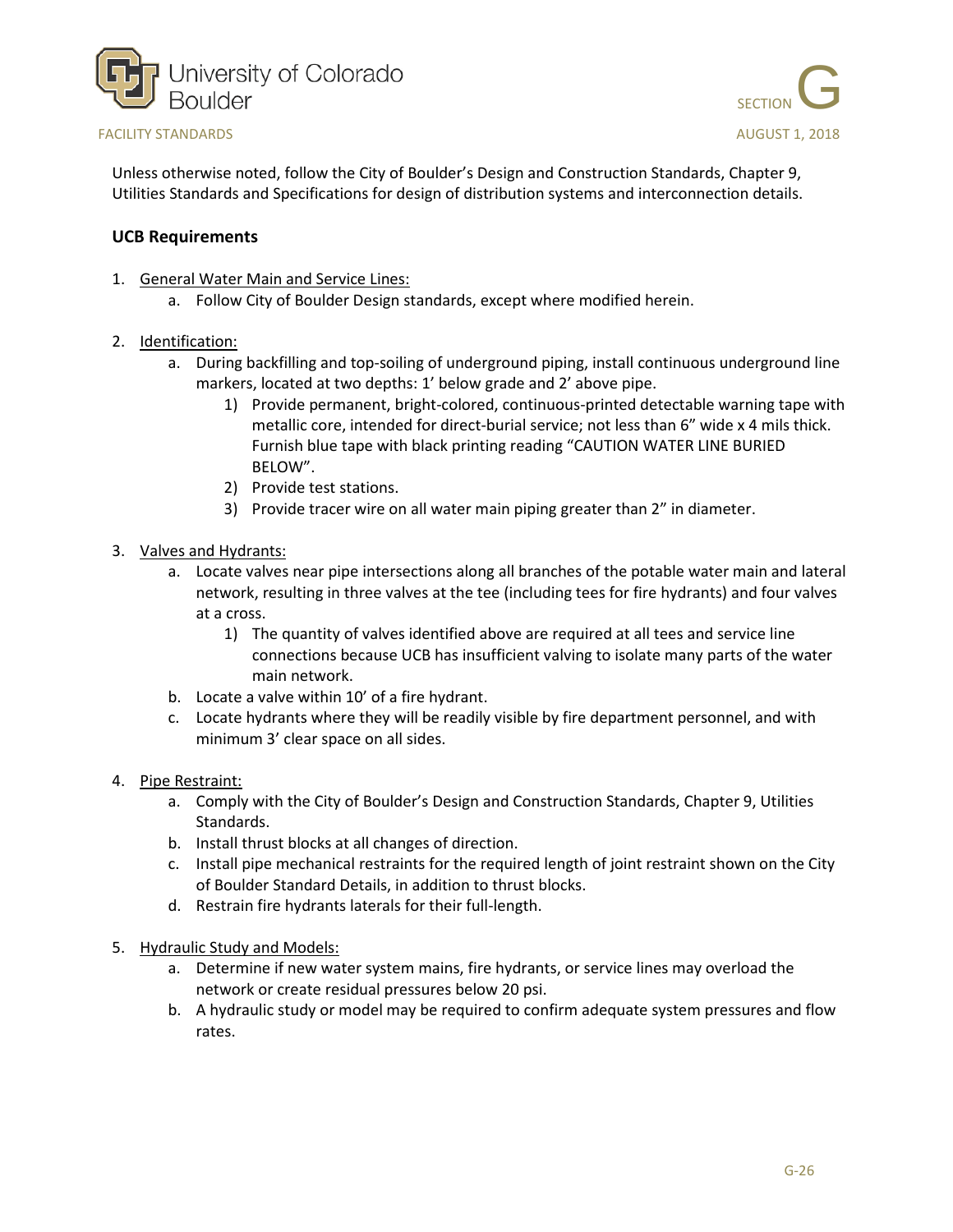



## <span id="page-26-0"></span>G3020 – Sanitary Sewer

### **Introduction**

The City of Boulder provides sanitary sewer service to UCB. Unless otherwise noted, follow City of Boulder Standards and Specifications for design of sanitary sewer distribution systems and interconnection details. UCB is the Authority Having Jurisdiction (AHJ) when sanitary main design is planned inside campus boundaries, however, consult with UCB Utility Services for exact demarcation boundaries as City main lines route through the campus.

- 1. Sewer Pipes:
	- a. Provide minimum 4" diameter gravity drain lines.
	- b. Provide access points on gravity drain lines to facilitate maintenance and video inspection.
- 2. Cleanouts:
	- a. Install cleanouts and rise extension from sewer pipes to cleanouts at grade. Install piping so cleanouts open in direction of flow in sewer pipe.
	- b. Provide two-way cleanouts at building service connections.
	- c. Set cleanout frames and covers in concrete pavement with tops  $\frac{1}{4}$ " below the pavement surface. Cover shall say "sewer".
	- d. Provide cast-iron frame and cover in all areas.
- 3. Manholes:
	- a. Minimize the number of service connections and manholes for new buildings.
	- b. Make connection to existing manholes, where no pipe is stubbed out, in similar manner as new manhole. Core existing manhole as necessary to insert new pipe and attain watertight seal.
	- c. Provide manholes at all connections to main lines. Service wye connections are not permitted at UCB.
	- d. Where differences of 24" or less in invert elevations are called for, form the sloped flow channels so the flow does not undergo a vertical drop. Where differences exceed 24", an external drop manhole shall be used. Use of internal drop manholes is not allowed unless specifically approved by UCB in writing.
	- e. Any time grade above a manhole is adjusted, raise or lower the manhole risers as necessary.
	- f. The manhole must not have less than 8" or more than 18" of mud rings plus manhole risers. 1) If the amount is over 18" or under 8", add or subtract barrel sections.
	- g. Provide a concentric flat top for manholes with a depth of 3'-6" or less.
	- h. Upstream pipe inverts shall be 0.2' above downstream pipe inverts when the deflections angle through the manhole is less than 60 degrees. When deflection angle is greater than 60 degrees upstream pipe inverts shall be 0.3' above downstream pipe inverts.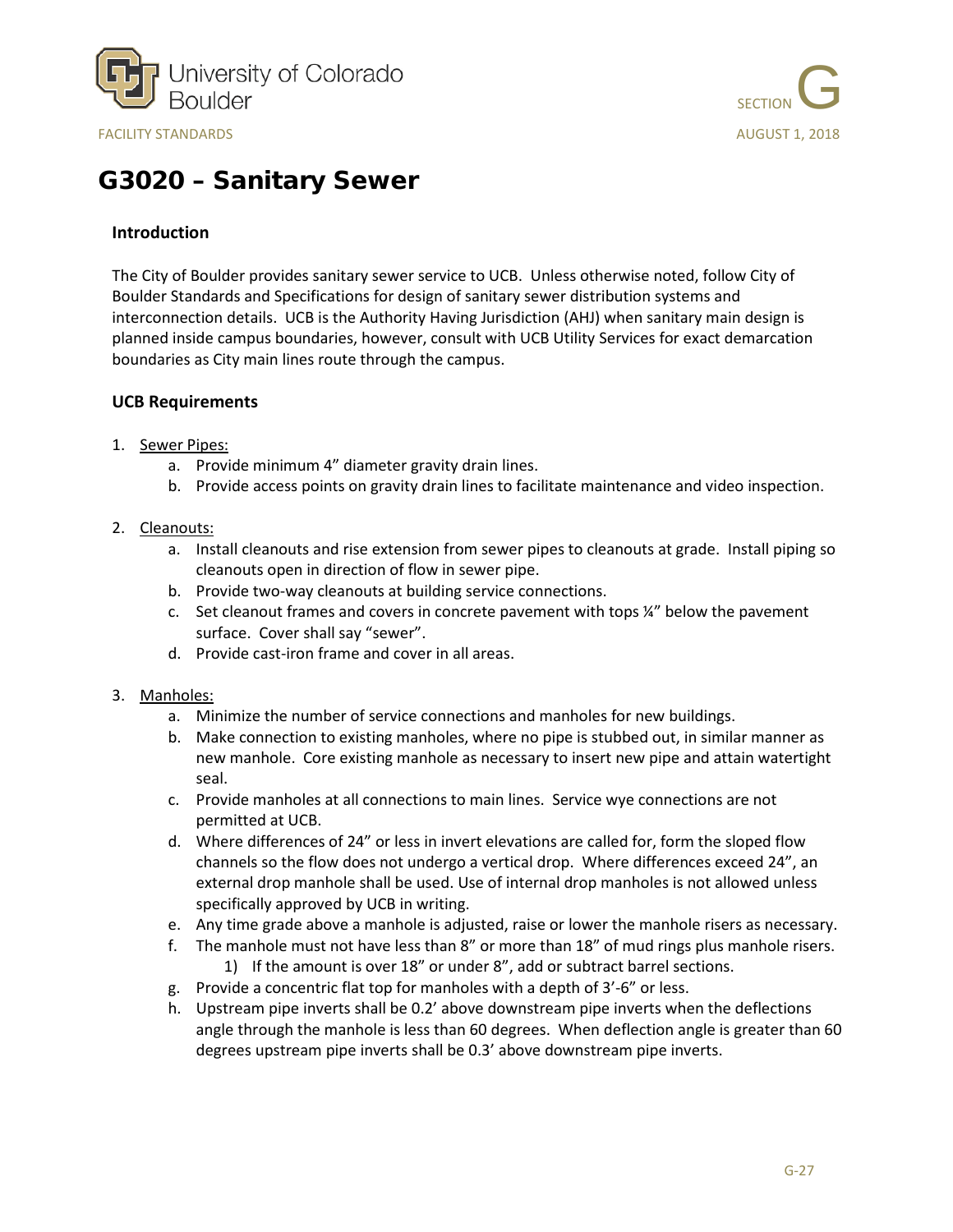



## <span id="page-27-0"></span>G3030 – Storm Sewer

### **Introduction**

Unless otherwise noted, follow City of Boulder Standards and Specifications for design of distribution systems and interconnection details. Storm sewer projects near the perimeter of the campus may require review and approval by the City of Boulder. Colorado Department of Transportation details may be used when approved by UCB.

Escherichia coli (E.coli) are bacteria found often in storm water near animal habitats. Fit all storm inlets and pipe outfalls with "Animal Deterrent Screens" to prevent entry of animals.

- 1. Roof Drain Connections:
	- a. Refer to **Facility Standards B2020** and **D2040** for additional information on roof drainage.
	- b. Connect roof drains to storm drainage system. Refer to **Facility Standard G0011** for additional information.
	- c. Minimize maintenance and disturbances to water quality BMPs by routing the Water Quality Events through BMPs while bypassing runoff exceeding the Water Quality Event directly to the storm sewer or road conveyance system.
	- d. Discharging stormwater from the roof onto hardscapes is prohibited.
	- e. Connecting roof drains to foundation drainage is not prohibited.
- 2. Gravity Drains:
	- a. Utilize gravity systems to convey stormwater whenever possible.
	- b. Provide minimum 4" diameter gravity drain lines.
	- c. Identify access points that facilitate maintenance and video inspection.
	- d. Design piping for minimum velocity of 2' per second.
- 3. Sump Pumps:
	- a. Obtain UCB approval for use of stormwater sump pumps.
		- 1) Locate sumps and sump pumps within buildings.
			- 2) Sump pumps shall be duplex at a minimum.
			- 3) If used, provide access to sump pumps to avoid confined space procedures.
- 4. Cleanouts:
	- a. Cleanouts may be used on pipe 4" in diameter. Provide one cleanout prior to each alignment change, unless a manhole is present.
	- b. Provide cast-iron covers that are labeled "storm".
- 5. Concrete Catch Basins, Storm Inlets, and Pipe Outfalls:
	- a. Provide "Animal Deterrent Screens" or grates on catch basins, storm inlets that prevent racoon or animal entry.
	- b. Inlets with curb openings are discouraged but may be used with modifications approved by UCB.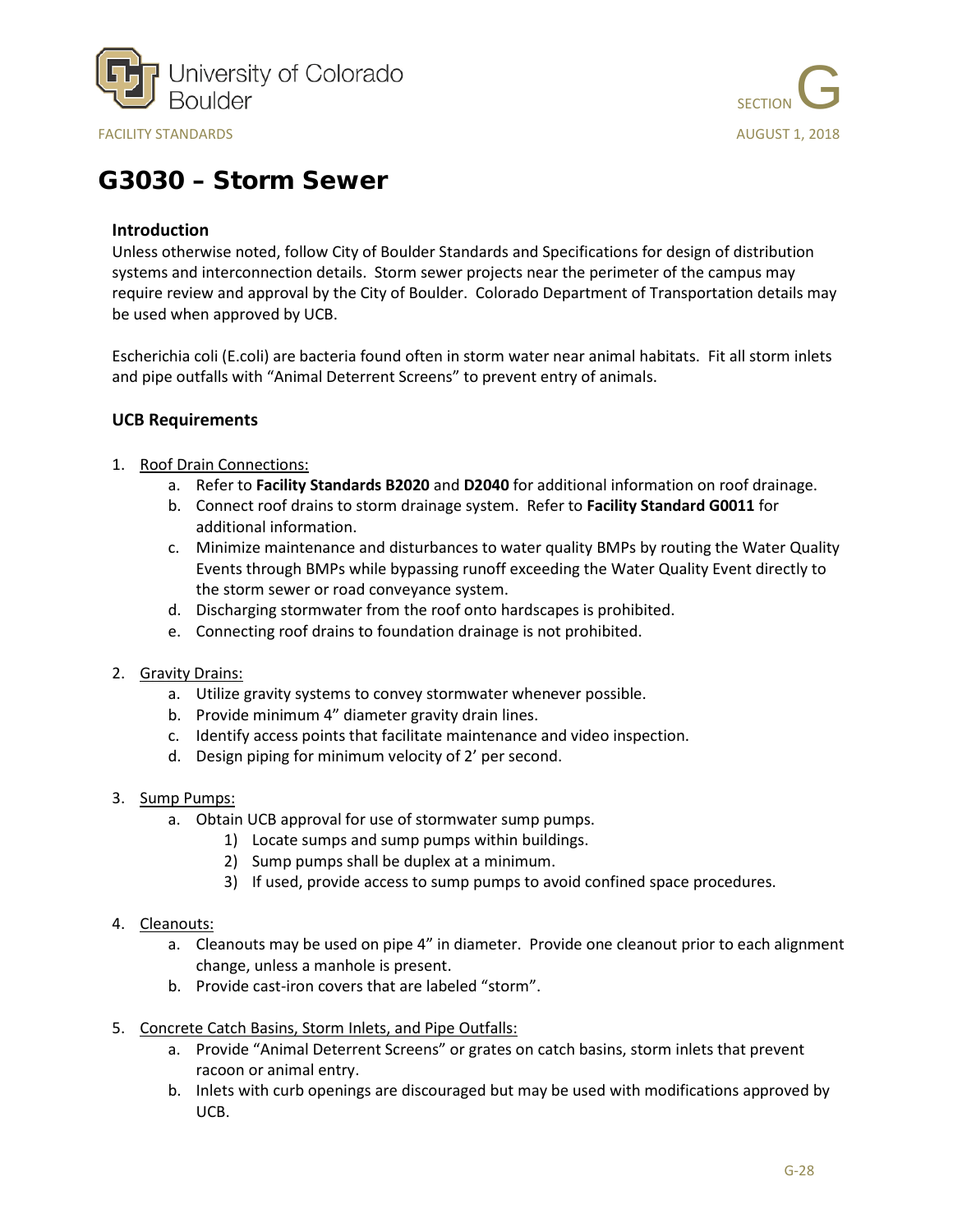



- c. Provide "Animal Deterrent Screens" or grates on pipe outlets to swales, grassy areas, grates, or ponds (e.g. flared end sections, head walls).
- 6. Manholes:
	- a. Provide manholes at these locations:
		- 1) Connection point for two or more storm pipes.
		- 2) All changes in grade, slope, alignment, and pipe size.
	- b. Where differences of 24" or less in invert elevations are identified, form the sloped flow channels so the water does not undergo a vertical drop.
	- c. Manholes must not have less than 8" or more than 18" of mud rings plus manhole risers. Add or subtract barrel sections when needed to meet this requirement.
	- d. Provide a concentric flat top for manholes with a depth of 3'-6" or less.
	- e. Manholes with diameter less than 4' cannot be deeper than 3' so storm piping leading into or out of the manhole can be easily maintained and televised.
	- f. Support precast elements using key-ways or doweling.
		- 1) Obtain approval from the UCB Civil Engineer for an alternate design.
- 7. Manhole Covers:
	- a. Provide cast iron, ASTM A48 Class 35B, heavy duty type, cover machined to fit securely without rocking. Provide hot-dipped asphalt coated castings.
	- b. Furnish with lettering cast into top reading "STORM SEWER Drains to Creek" or approved equivalent wording.
- 8. Pipe Materials:
	- a. Pipe materials shall comply with the City of Boulder's Design and Construction Standards, Chapter 9, Utilities Standards, subject to review by UCB.
	- b. High-density polyethylene (HDPE) is not acceptable, unless approved by UCB Civil Engineer.
- 9. Trees and Planter Drains:
	- a. Utilize an indirect connection to the storm conveyance system, based on the following options:
		- 1) Daylight to a bio-swale or other surface drainage system.
		- 2) Daylight above a storm drainage inlet.
		- 3) Other methods of indirect connection need approval by the UCB Civil Engineer.
- 10. Abandoned Utilities:
	- a. Close the ends of abandoned underground utilities which are indicated to remain in place.
	- b. Provide closure to withstand any hydrostatic or earth pressure which may result after ends of abandoned utilities have been closed.
	- c. Wood plugs are not acceptable.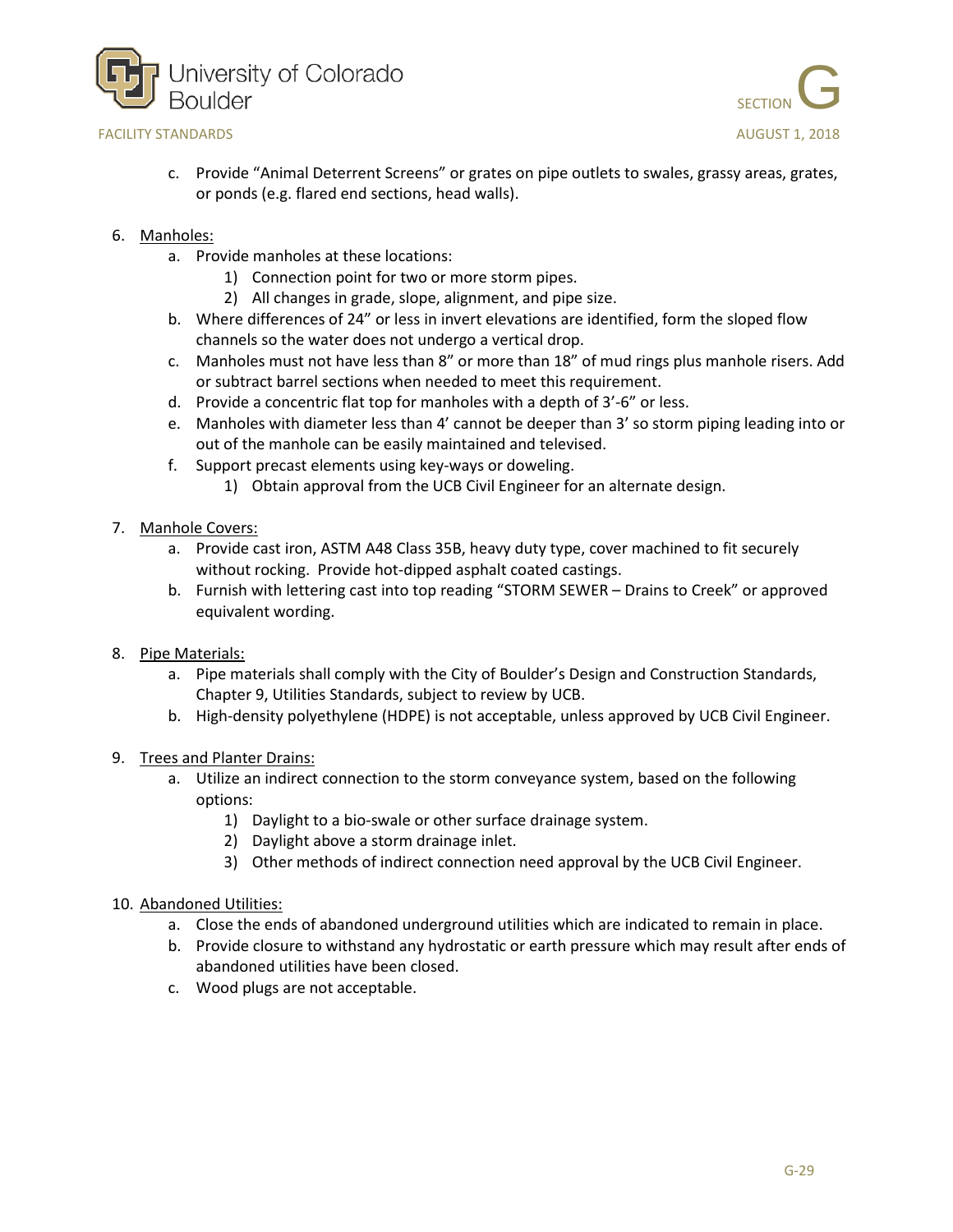



- 11. Storm Water Quality and Quantity:
	- a. Refer to **Facility Standard G0011**.

## <span id="page-29-0"></span>G3031 – Foundation Drainage Systems

#### **UCB Requirements**

- 1. Materials:
	- a. Provide PVC pipe, perforated or plain (SDR-35).
	- b. Furnish drainage pipe complete with bends, reducers, adapters, couplings, collars, and joint materials.
	- c. HDPE slotted pipe is not acceptable for foundation drainage or landscaping underdrainage.
	- d. Confirm specification of drainage fill material surrounding perforated foundation drains with the Geotechnical Report. Use of a filter fabric to prevent drainage fill from passing through pipe perforations is highly discouraged. Perforations and drainage fill shall be compatible, so the fill will not pass through pipe perforations.
	- e. "All-in-one" foundation drainage systems are not acceptable.
	- f. Provide drainage pattern pipe fittings to direct flow downstream.
- 2. Installation:
	- a. Follow recommended installation procedures provided by project Geotechnical Engineer.
	- b. Provide cleanout at every 180° in the direction of flow.
	- c. It is preferred that two 45-degree bends be used instead of one 90-degree bend. The use of 90-degree bends must be approved by the UCB Civil Engineer.
	- d. Do not connect storm conveyance systems to the foundation drainage system, including but not limited to: tree and planter drains, roof drains, curb inlets, catch basins unless authorized by the UCB Civil Engineer.
	- e. Protect groundwater sumps residing in elevator shafts from any water generated in the elevator shaft. Groundwater sumps are not to be used or considered as elevator emergency drain pump.

### <span id="page-29-1"></span>G3040 – Irrigation Systems

#### **Introduction**

This section includes requirements for the design of landscape irrigation systems at the University of Colorado-Boulder (UCB). Landscape irrigation systems are a key component for maintaining the health of existing trees and plantings on campus.

Irrigation systems at UCB are not considered a 'secondary' utility but are considered a major utility. Design consultants and contractors are expected to treat irrigation systems in the same manner and level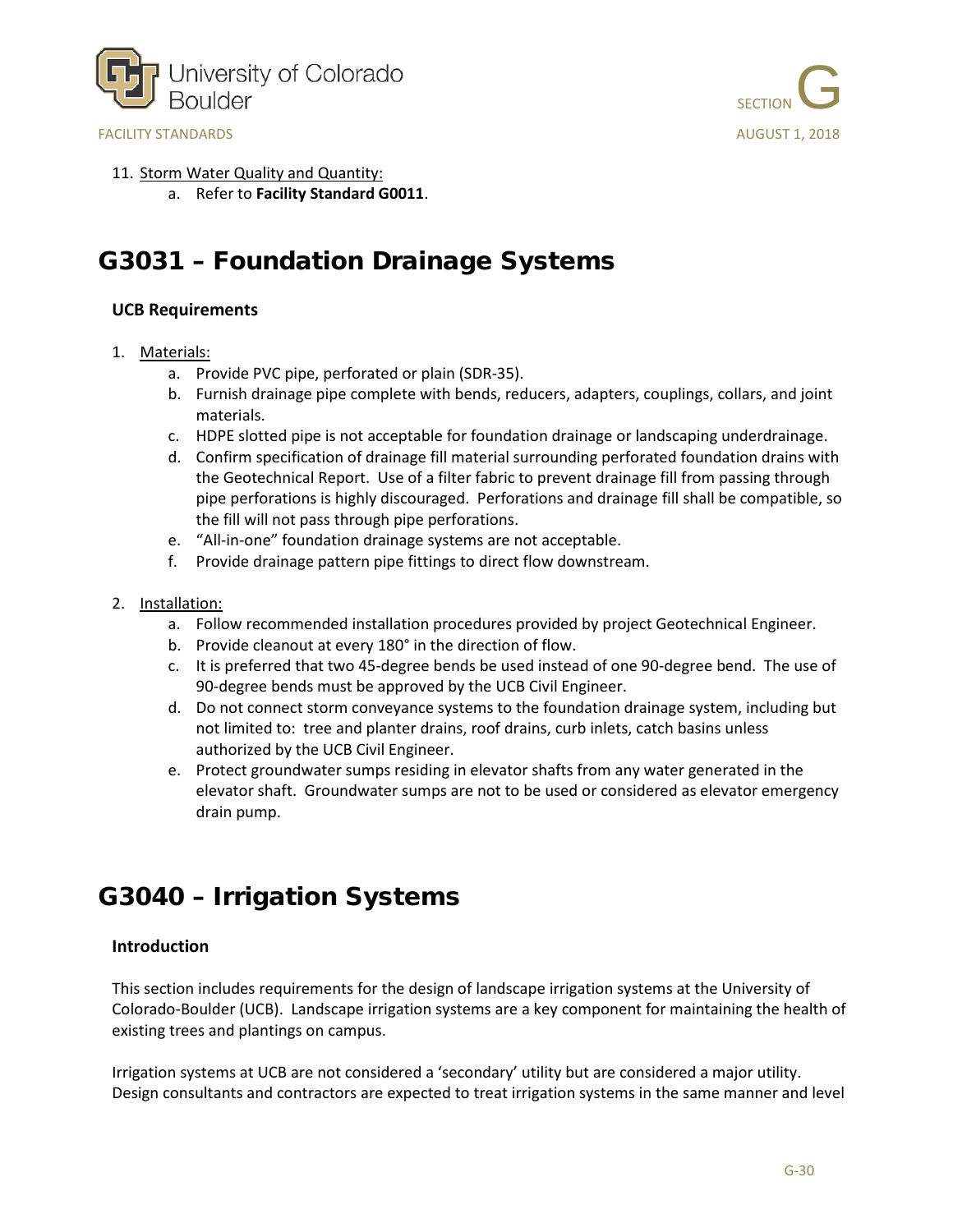



of care that other site utilities (facility water supply, storm and sanitary sewers, central plant heat and energy distribution) are treated.

The campus irrigation system is supplied by a system of ditches, ponds and pump stations. Although the design consultant may not directly interact with the ditch, ponds or pump station systems, the consultant should understand that the success of the ditch system is just as critical to site and landscaping success as the pump stations.

#### **UCB Requirements**

- 1. Pre-Design Meeting:
	- a. The campus runs a complex system containing fully networked weather stations, pump stations, moisture monitoring, and control systems, and to maintain a high-level of consistency and coordination across the campus, the consultant and irrigation system designer shall meet with UCB prior to commencing design to coordinate the irrigation system project scope.
	- b. Pay attention to the impact to existing irrigation systems during the construction phase. The consultant will review existing system locations with the UCB to determine how maintain service to landscaped areas affected by building construction.
- 2. Pre-Construction Conference:
	- a. Hold a pre-construction conference to review quality control and construction requirements for equipment, materials, and systems used to perform the work. Schedule the conference at least 10 days prior to commencement of work. Include the consultant, irrigation system designer, UCB PM, UCB Landscape Architect, contractor, installer and other UCB Staff as determined by UCB PM.
	- b. During the construction phase, the contractor needs to identify strategies for maintaining existing landscaping up to 10' outside of construction fencing. These strategies will need to be confirmed with UCB.
- 3. Protection of Existing Landscape Outside of Construction Zone:
	- a. The campus has had issues in the past with areas outside of the construction zone being cut off from irrigation service for long periods of time due to construction.

#### 4. Protection of Existing Irrigation Lines:

- a. The Contractor is responsible for:
	- 1) Coordination of work within irrigated areas with the UCB PM, UCB Landscape Architect and Grounds Maintenance Department.
	- 2) Temporary capping, sprinkler head removal and restoration of disturbed irrigation facilities within work areas at no additional expense to the University.
	- 3) Replacement of irrigation lines and sprinklers damaged during construction.
	- 4) Any landscaping restoration required due to damage during construction, as required by the UCB Landscape Architect and Grounds Maintenance Department.
- 5. Submittals:
	- a. Provide record drawings indicating the following items: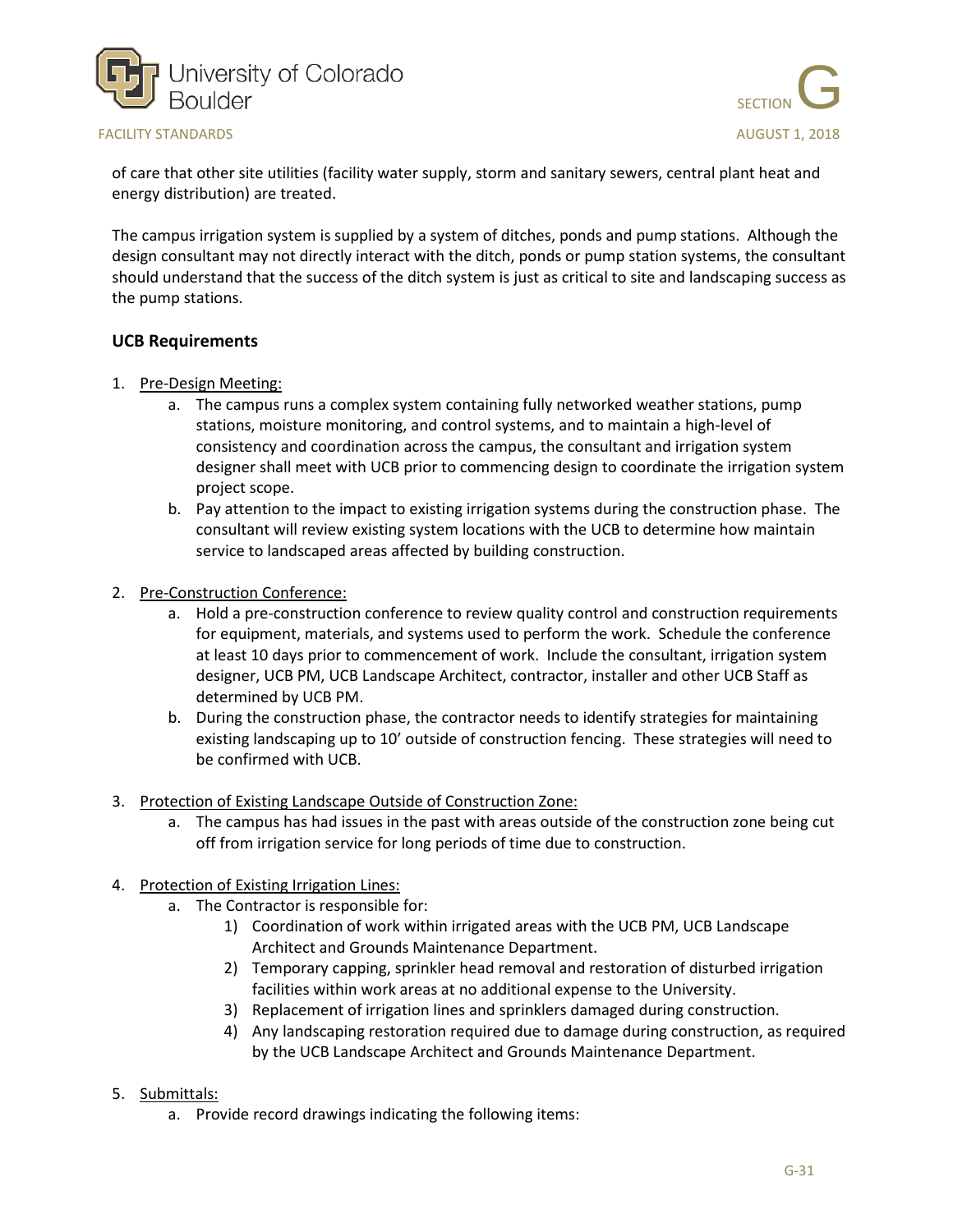





- 1) Connection to existing water lines
- 2) Routing of sprinkler pressure lines (dimension maximum 100' along routing)
- 3) Sprinkler Control Valves
- 4) Quick Coupling Valves
- 5) Drain Valves
- 6) Control Wire Routing in not with Pressure Mainline
- 7) All Gate Valves
- 8) Other related equipment as directed by UCB.
- 6. Post-Construction Responsibilities:
	- a. Include cost in bid for winterizing complete system at conclusion of sprinkling season (in which system received final acceptance). Reopen, operate, and adjust system malfunctions accordingly during Spring of following season as requested by UCB.
	- b. Furnish the following maintenance items to UCB prior to final acceptance:
		- 1) Two sets of tools required for removing, disassembling and adjusting each type of sprinkler head and valve supplied on this project.
		- 2) One eight-foot valve key for operation of stop and waste valve.
		- 3) Two six-foot valve keys for operation of gate valves.
		- 4) Two keys for each automatic controller.
		- 5) Two quick coupler keys and two matching hose swivels for each type of quick coupling valve installed.
		- 6) Two aluminum drain valve keys of sufficient length for operation of drain valves.
- 7. General Irrigation System Design:
	- a. Provide all lawn and planting area with a complete underground irrigation system.
	- b. Design the irrigation system for maximum efficiency and water conservation.
		- 1) Provide separate zones for lawn and planting areas, due to different water requirements for each of these areas.
	- c. Provide sprinklers, drip emitters, drip lines, valves, piping, fittings, wiring, pumps, and controllers of sizes and types as required to provide 100% coverage of the area.
	- d. The irrigation system will be tapped from an existing campus water supply and will include a backflow device.
	- e. Irrigation water will not be permitted to spray on sides of buildings, walks, paths, or roadways.
- 8. Tree and Plant Protection:
	- a. Coordinate trenching and installation of irrigation systems with **Facility Standard G3000**.
- 9. Products:
	- a. Refer to **Table G3040.1** for irrigation equipment products. Due to maintenance and operational concerns, no substitutions will be allowed for the products listed.

#### **Table G3040.1**

| <b>System Component</b> | <b>Manufacturer and Model Number</b> |
|-------------------------|--------------------------------------|
| Pop-Up Spray Head       | Rain Bird 1804                       |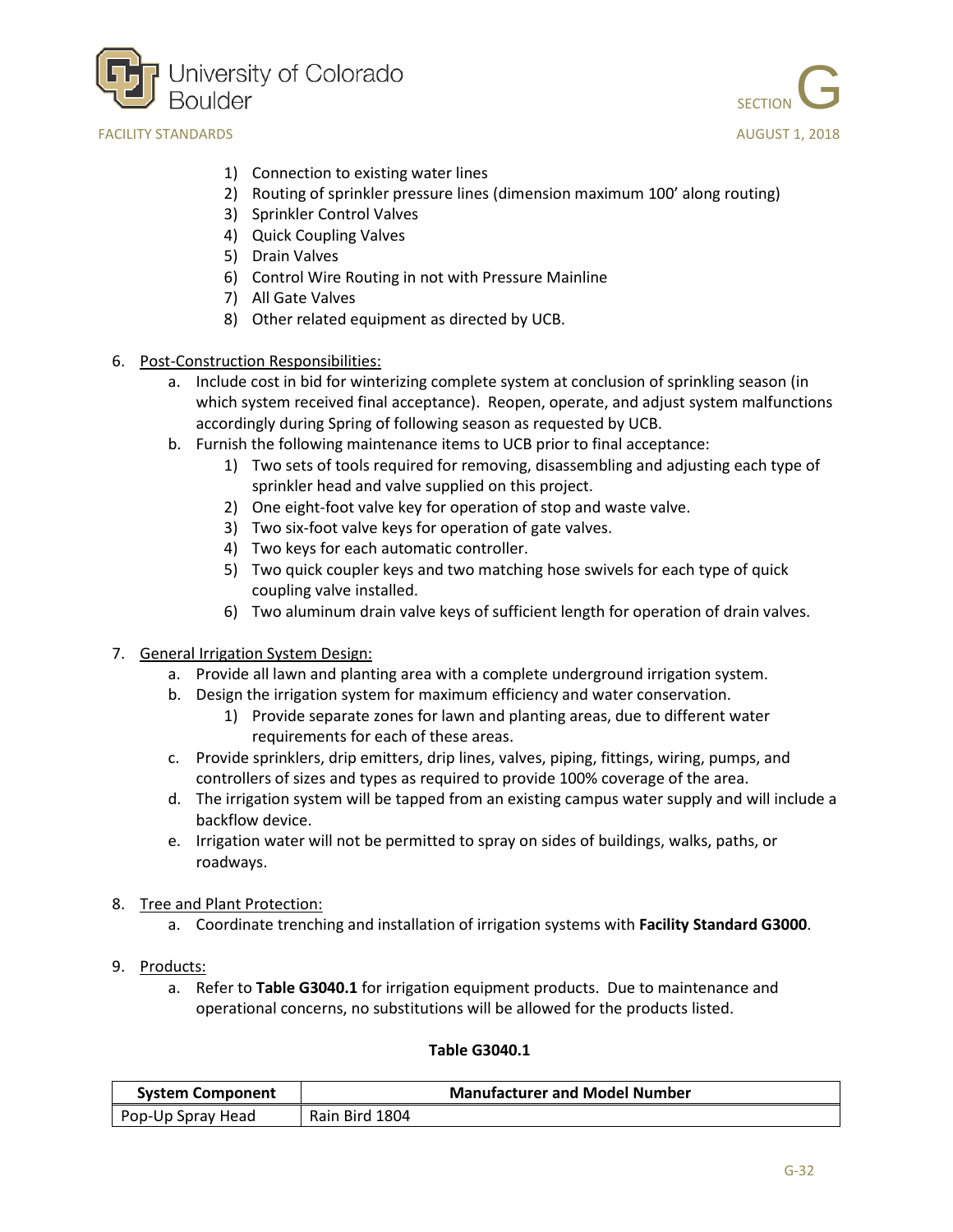



| Pop-Up Spray Nozzle        | Rain Bird MPR Series Nozzles or Rain Bird U-Series |
|----------------------------|----------------------------------------------------|
| Shrub Spray Head           | Rain Bird 1812                                     |
| <b>Gear Driven Rotor</b>   | Hunter I-25 or Hunter I-20                         |
| <b>Ball Valve</b>          | Asahi Sch. 80 Ball Valve                           |
| <b>Control Valve</b>       | Irritrol 700 Series                                |
| Controller                 | Toro Network 8000 Satellite; Model 32-76-08        |
| Quick Coupler Valve        | Rain Bird 44NP                                     |
| <b>Control Valve Boxes</b> | Carson #1419-12 / #1220-12                         |
| <b>Gate Valve Boxes</b>    | Carson #910-12                                     |
| Wire Splice Boxes          | Carson #910-12                                     |
| Drip Valve Boxes           | Carson #1220-12                                    |
| <b>Pumping Station</b>     | <b>Flowtronex Pumping Stations</b>                 |

## <span id="page-32-0"></span>G3050 – Steam & Condensate Distribution

Section under development. Contact Utility and Energy Services for specific requirements.

## <span id="page-32-1"></span>G3060 – Chilled Water Distribution Systems

Section under development. Contact Utility and Energy Services for specific requirements.

## <span id="page-32-2"></span>G3060 – Medium Voltage Distribution

- 1. General Information to Building Designers
	- a. All electrical components, devices, terminations, and accessories installed in the MV DIST System are to be listed and labeled as defined in NFPA 70, Article 100, by Underwriters Laboratories and marked for intended use. Comply with all NFPA, NEC, OSHA, ANSI, and IEEE codes and standards including all ANSI/IEEE specialty standards regarding medium voltage equipment and installation.
	- b. ANSI C57.12.22 Requirements for Pad-Mounted, Compartmental-Type, Self-Cooled, Three-Phase Distribution Transformers with High-Voltage Bushings; High Voltage, 34,500 GrdY/19,920 Volts and Below; 2500kVA and smaller. Though the standard references transformers up to 2500kVa, campus standard preference is to install 1500kVa and smaller, unless approval provided.
	- c. The medium voltage system utilized on both the Main and East campus is 13,200/7,620 WYE connected. The neutral of this system serves as the ground for the system. It is grounded at the engineering switchgear and carried via 600V 1/0 insulated GND cable to all medium voltage system equipment, raceways, and the phase conductor cable shield concentric neutral.